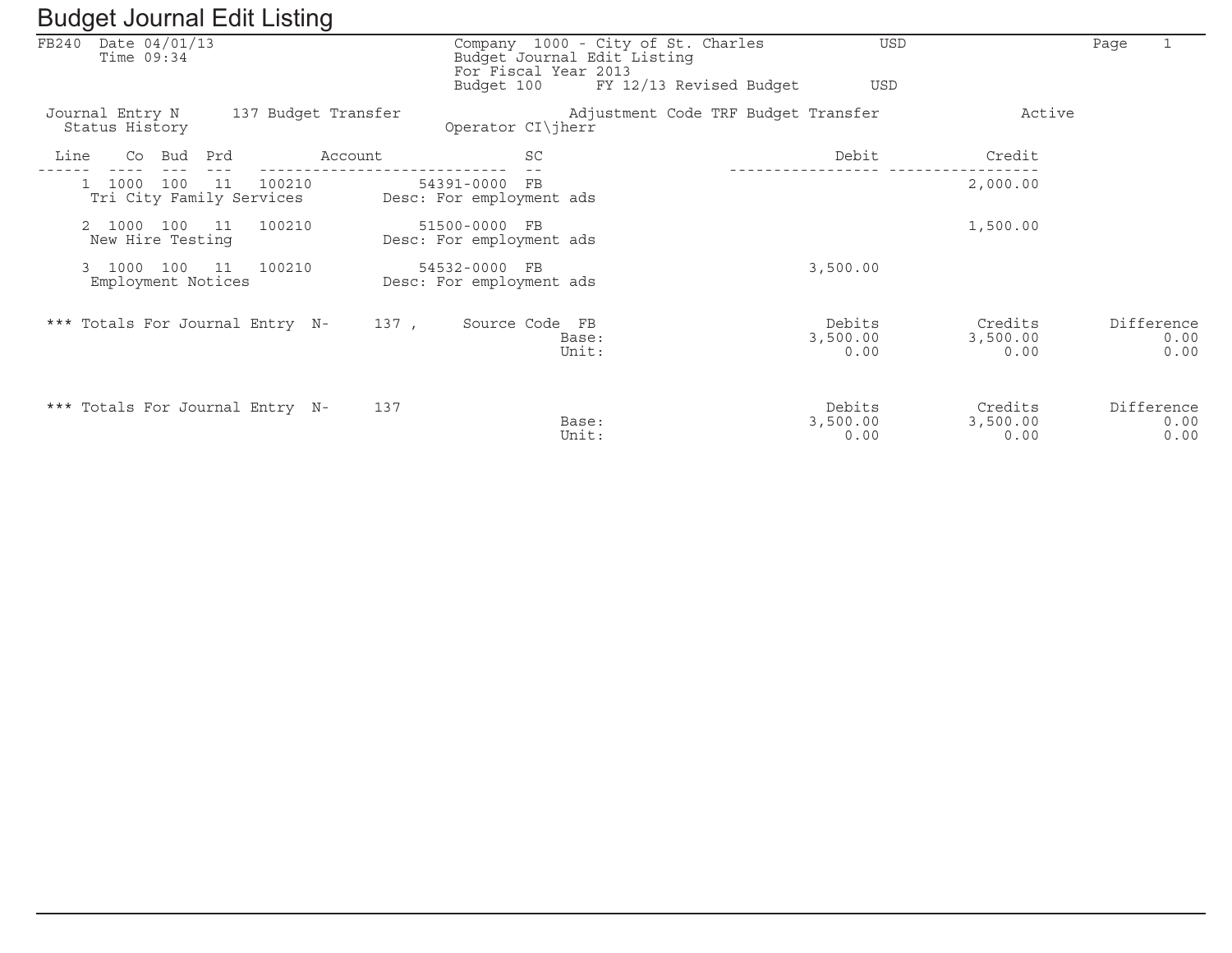|       | ັ                                     |     |      |                                       | ັ                   |                                       |                                  |                                                                   |                            |                             |      |                            |
|-------|---------------------------------------|-----|------|---------------------------------------|---------------------|---------------------------------------|----------------------------------|-------------------------------------------------------------------|----------------------------|-----------------------------|------|----------------------------|
| FB240 | Date 04/01/13<br>Time $09:34$         |     |      |                                       |                     |                                       | For Fiscal Year 2013             | Company 1000 - City of St. Charles<br>Budget Journal Edit Listing | USD                        |                             | Page | 2                          |
|       |                                       |     |      |                                       |                     | Budget 100                            |                                  | FY 12/13 Revised Budget                                           | USD                        |                             |      |                            |
|       | Journal Entry N<br>Status History     |     |      |                                       | 138 Budget Transfer | Operator CI\jherr                     |                                  | Adjustment Code TRF Budget Transfer                               |                            | Active                      |      |                            |
| Line  | Co                                    | Bud | Prd  |                                       | Account             |                                       | SC                               |                                                                   | Debit                      | Credit                      |      |                            |
|       | 1000<br>$\mathbf{1}$<br>General Legal | 100 | -11  | 100501                                |                     | 54110-0000 FB<br>Desc: Title Searches |                                  |                                                                   |                            | 4,000.00                    |      |                            |
|       | 1000                                  | 100 | - 11 | 100501<br>Other Professional Services |                     | 54189-0000 FB<br>Desc: Title Searches |                                  |                                                                   | 4,000.00                   |                             |      |                            |
|       |                                       |     |      | *** Totals For Journal Entry N-       | 138 ,               |                                       | Source Code FB<br>Base:<br>Unit: |                                                                   | Debits<br>4,000.00<br>0.00 | Credits<br>4,000.00<br>0.00 |      | Difference<br>0.00<br>0.00 |
|       |                                       |     |      | *** Totals For Journal Entry N-       | 138                 |                                       | Base:<br>Unit:                   |                                                                   | Debits<br>4,000.00<br>0.00 | Credits<br>4,000.00<br>0.00 |      | Difference<br>0.00<br>0.00 |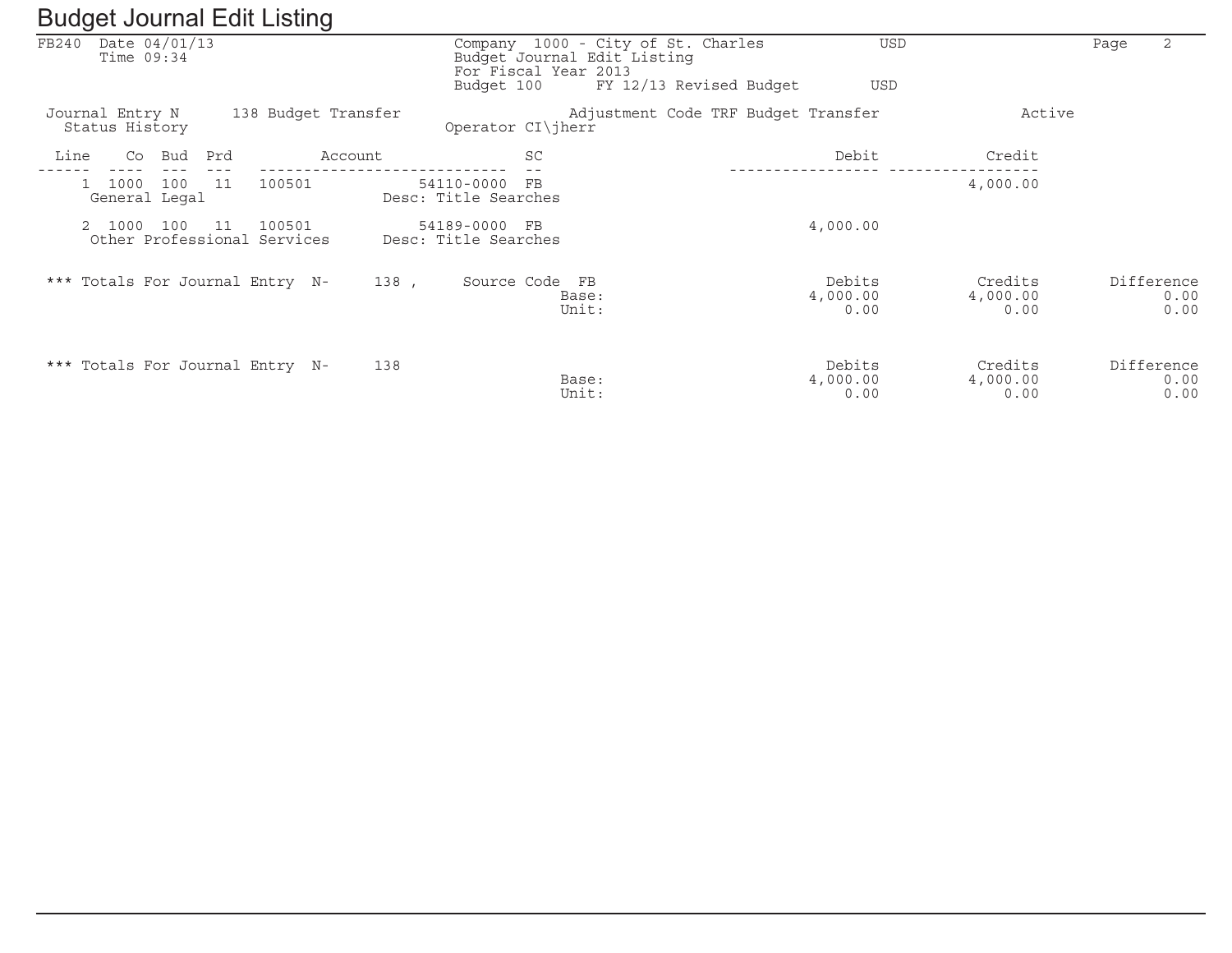| FB240 Date 04/01/13<br>Time $09:34$                    | Company 1000 - City of St. Charles<br>Budget Journal Edit Listing<br>For Fiscal Year 2013    | USD                                                       | Page |
|--------------------------------------------------------|----------------------------------------------------------------------------------------------|-----------------------------------------------------------|------|
|                                                        | Budget 100 FY 12/13 Revised Budget                                                           | USD                                                       |      |
| Journal Entry N 139 Budget Transfer<br>Status History  | Operator CI\jherr                                                                            | Adjustment Code TRF Budget Transfer The Management Active |      |
|                                                        |                                                                                              |                                                           |      |
|                                                        | 1 1000 100 10 100120 51400-0000 FB<br>Transportation Expense Desc: Correct previous transfer | 1,500.00                                                  |      |
|                                                        | 2 1000 100 10 100120 52100-0000 FB<br>Refreshment Supplies Desc: Correct previous transfer   | 1,000.00                                                  |      |
|                                                        | 3 1000 100 10 100120 52101-0000 FB<br>Meals-Business Desc: Correct previous transfer         | 1,000.00                                                  |      |
| 4 1000 100 10 100121<br>Transportation Expense         | 51400-0000 FB<br>Desc: Correct previous transfer                                             | 1,500.00                                                  |      |
| 5 1000 100 10 100120<br>Lodging                        | 51401-0000 FB<br>Desc: Correct previous transfer                                             | 500.00                                                    |      |
| 6 1000 100 10 100121                                   | 51300-0000 FB<br>Registration and Fees Desc: Correct previous transfer                       | 1,000.00                                                  |      |
|                                                        | 7 1000 100 10 100121 52319-0000 FB<br>Other General Supplies Desc: Correct previous transfer | 1,000.00                                                  |      |
| 8 1000 100 10 100121<br>Refreshment Supplies           | 52100-0000 FB<br>Desc: Correct previous transfer                                             | 500.00                                                    |      |
| 9 1000 100 10 100300                                   | 51400-0000 FB<br>Transportation Expense Manuscript Desc: Transfer to lodging/meals acct      | 10,000.00                                                 |      |
| 10 1000 100 10 100300<br>Lodging                       | 51401-0000 FB<br>Desc: Transfer to lodging/meals acct                                        | 8,000.00                                                  |      |
| 11 1000 100 10 100300                                  | 51402-0000 FB<br>Meals-Travel & Training Mesc: Transfer to lodging/meals acct                | 2,000.00                                                  |      |
| 12 1000 100 10 100300                                  | 51501-0000 FB<br>Current Employee Testing Desc: For new hire testing                         | 1,400.00                                                  |      |
| 13 1000 100 10 100300<br>New Hire Testing              | 51500-0000 FB<br>Desc: For new hire testing                                                  | 1,400.00                                                  |      |
| 14 1000 100 10 100400<br>Current Employee Testing      | 51501-0000 FB<br>Desc: Trsf to New Hire Testing                                              | 4,000.00                                                  |      |
| 15 1000 100 10<br>100400<br>New Hire Testing           | 51500-0000 FB<br>Desc: Trsf to New Hire Testing                                              | 4,000.00                                                  |      |
| 16 1000 100 10 100401<br>Repair & Maint - Office Equip | 54451-0000 FB<br>Desc: Move to Copier Maint                                                  | 4,676.00                                                  |      |
| 17 1000 100 10<br>100401<br>Maint Agreemnts - Copiers  | 54402-0000 FB<br>Desc: Move to Copier Maint                                                  | 4,676.00                                                  |      |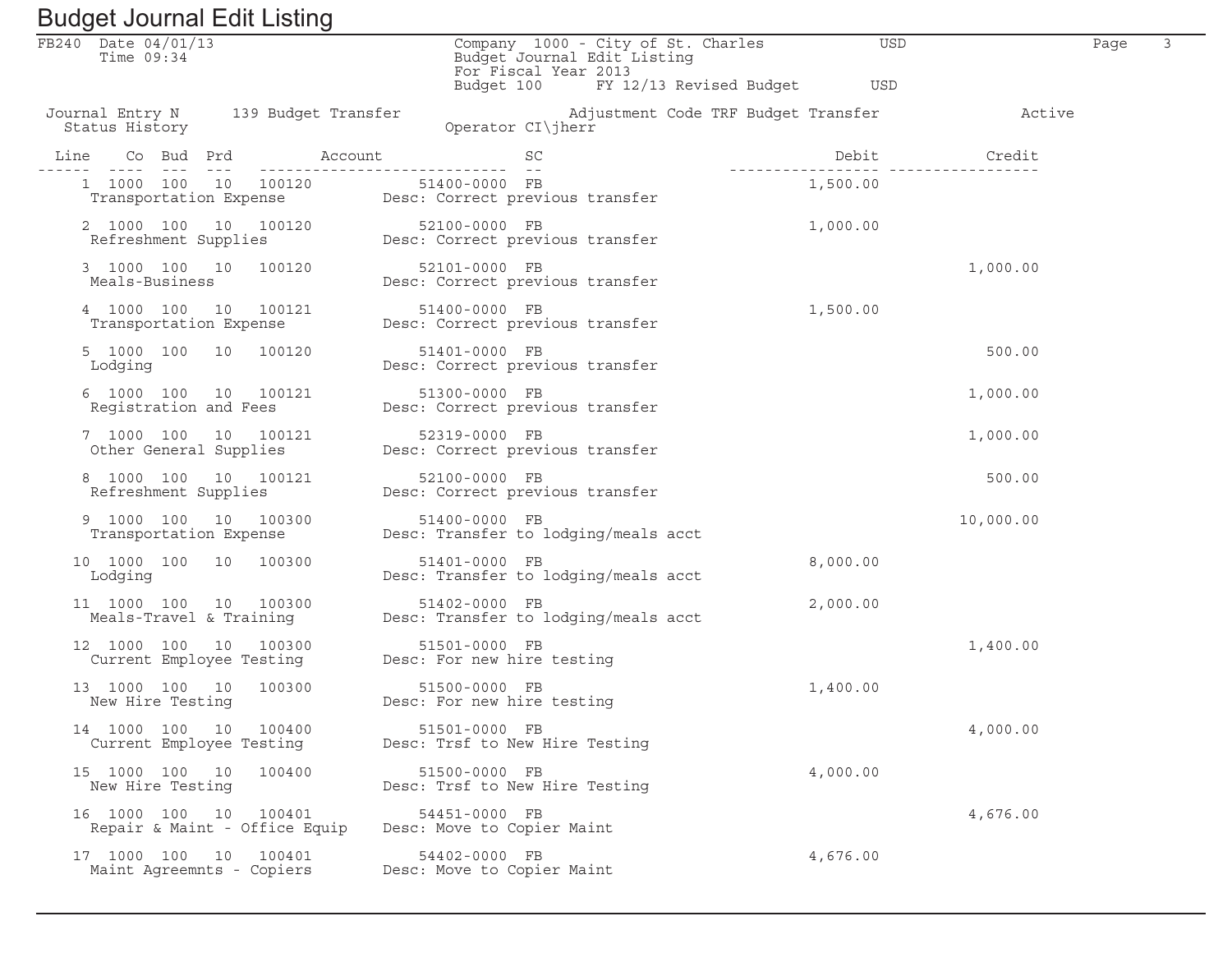| ັ<br>ັ                                                   |         |                                                                                                                                    |                                     |                              |            |              |
|----------------------------------------------------------|---------|------------------------------------------------------------------------------------------------------------------------------------|-------------------------------------|------------------------------|------------|--------------|
| Date 04/01/13<br>FB240<br>Time $09:34$                   |         | Company 1000 - City of St. Charles<br>Budget Journal Edit Listing<br>For Fiscal Year 2013<br>FY 12/13 Revised Budget<br>Budget 100 | <b>USD</b><br><b>USD</b>            |                              | Page       | 4            |
| 139 Budget Transfer<br>Journal Entry N<br>Status History |         | Operator CI\jherr                                                                                                                  | Adjustment Code TRF Budget Transfer | Active                       |            |              |
| Line<br>Co<br>Bud<br>Prd                                 | Account | <b>SC</b>                                                                                                                          | Debit                               | Credit                       |            |              |
| *** Totals For Journal Entry N-                          | 139,    | Source Code FB<br>Base:<br>Unit:                                                                                                   | Debits<br>24,076.00<br>0.00         | Credits<br>24,076.00<br>0.00 | Difference | 0.00<br>0.00 |
| *** Totals For Journal Entry N-                          | 139     | Base:<br>Unit:                                                                                                                     | Debits<br>24,076.00<br>0.00         | Credits<br>24,076.00<br>0.00 | Difference | 0.00<br>0.00 |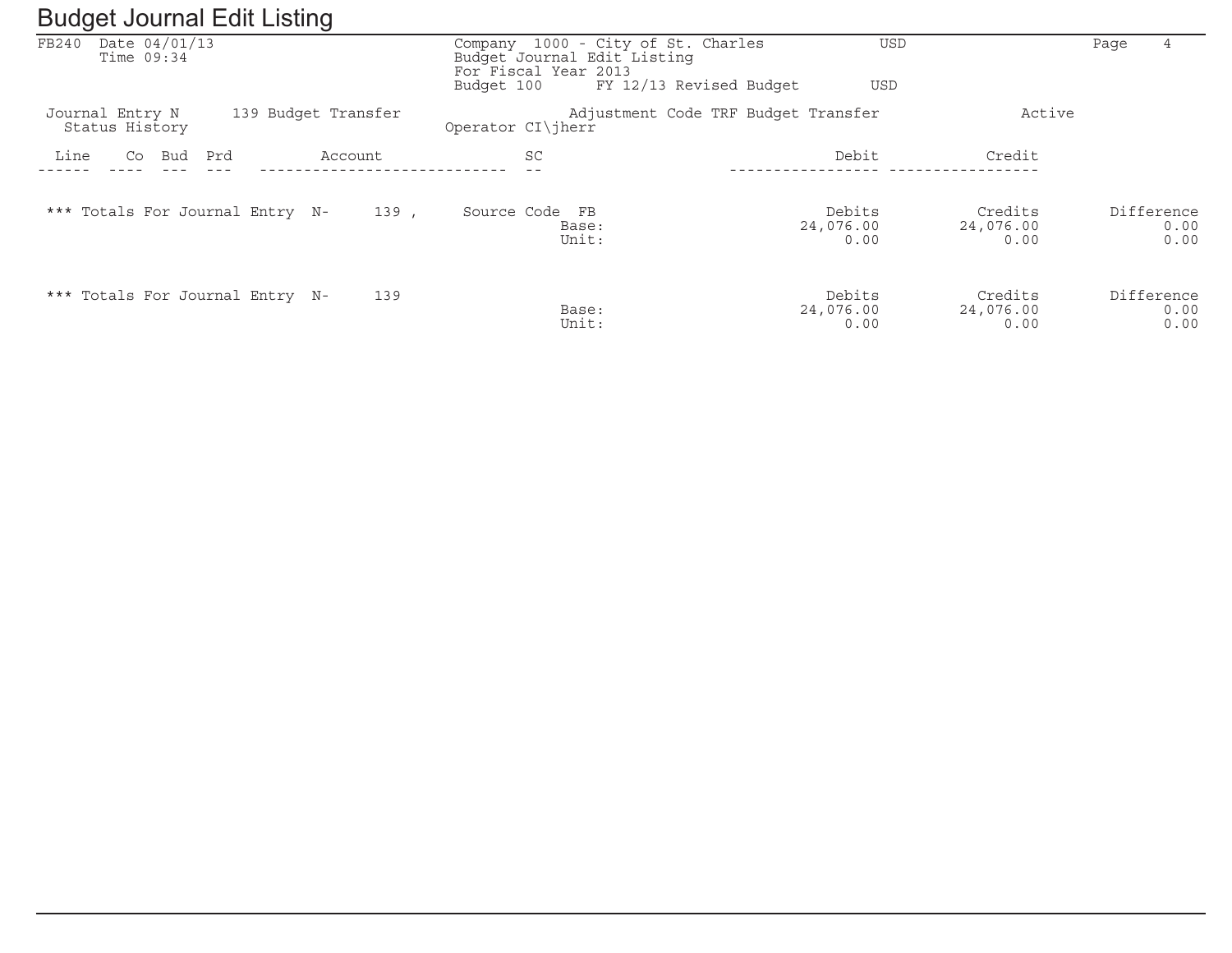| Baagot boarnar Ean Eibting                                                                                         |                                                                                           |                                                        |           |  |
|--------------------------------------------------------------------------------------------------------------------|-------------------------------------------------------------------------------------------|--------------------------------------------------------|-----------|--|
| FB240 Date 04/01/13<br>Time $09:34$                                                                                | Company 1000 - City of St. Charles<br>Budget Journal Edit Listing<br>For Fiscal Year 2013 | USD                                                    | Page      |  |
| Journal Entry N 140 Budget Transfer<br>Status History                                                              | Budget 100 FY 12/13 Revised Budget<br>Operator CI\jherr                                   | USD<br>Adjustment Code TRF Budget Transfer The Machive |           |  |
| Line                                                                                                               |                                                                                           | Debit Credit                                           |           |  |
| 1 1000 100 10 100300 54200-0000 FB                                                                                 | Communication Service Projects Desc: Move PD Interview to Capital                         |                                                        | 17,860.00 |  |
|                                                                                                                    | 2 1000 100 10 100300 56099-0000 FB<br>Other Capital Desc: Move PD Interview to Capital    | 17,860.00                                              |           |  |
| 3 1000 100 10 100121 52100-0000 FB<br>Refreshment Supplies Desc: Correct previous transfer                         |                                                                                           | 500.00                                                 |           |  |
| 4 1000 100 10 100121<br>Lodging                                                                                    | 51401-0000 FB<br>Desc: Correct previous transfer                                          |                                                        | 500.00    |  |
| 5 1000 100 10 100121<br>Printing                                                                                   | 54520-0000 FB<br>Desc: For postage meter maint                                            |                                                        | 400.00    |  |
| 6 1000 100 10 100121<br>Maint Agreemnts - Office Equip Desc: For postage meter maint                               | 54401-0000 FB                                                                             | 400.00                                                 |           |  |
| 7 1000 100 10 100300 54014-0000 FB<br>Cable/Satellite Charges Desc: Comcast cable charges                          |                                                                                           | 300.00                                                 |           |  |
| 3 1000 100 10 100300 52902-0000 FB<br>Crime Lab Supplies Desc: Comcast cable charges<br>8 1000 100 10 100300       |                                                                                           |                                                        | 300.00    |  |
| 9 1000 100 10 100401                                                                                               | 54014-0000 FB                                                                             | 300.00                                                 |           |  |
| 10 1000 100 10 100401<br>Motor Vehicle Parts                                                                       | 52402-0000 FB<br>Desc: Comcast cable charges                                              |                                                        | 300.00    |  |
| L 1000 100 10 100510 54014-0000 FB<br>Cable/Satellite Charges Desc: Comcast cable charges<br>11 1000 100 10 100510 |                                                                                           | 200.00                                                 |           |  |
| 12 1000 100 10 100510<br>Sanitary/Storm Sewer Supplies Desc: Comcast cable charges                                 | 52801-0000 FB                                                                             |                                                        | 200.00    |  |
| 13 1000 100 10 100650<br>Lodging                                                                                   | 51401-0000 FB<br>Desc: Trsf lodging to new account                                        | 650.00                                                 |           |  |
| 14 1000 100 10 100650<br>Transportation Expense                                                                    | 51400-0000 FB<br>Desc: Trsf lodging to new account                                        |                                                        | 650.00    |  |
| 15 1000 100 10<br>200520<br>Other Rentals                                                                          | 54519-0000 FB<br>Desc: Move Budget from Pool Car Rent                                     | 9,751.00                                               |           |  |
| 16 1000 100 10<br>200520<br>Pool Car Rental                                                                        | 54511-0000 FB<br>Desc: Move Budget from Pool Car Rent                                     |                                                        | 9,751.00  |  |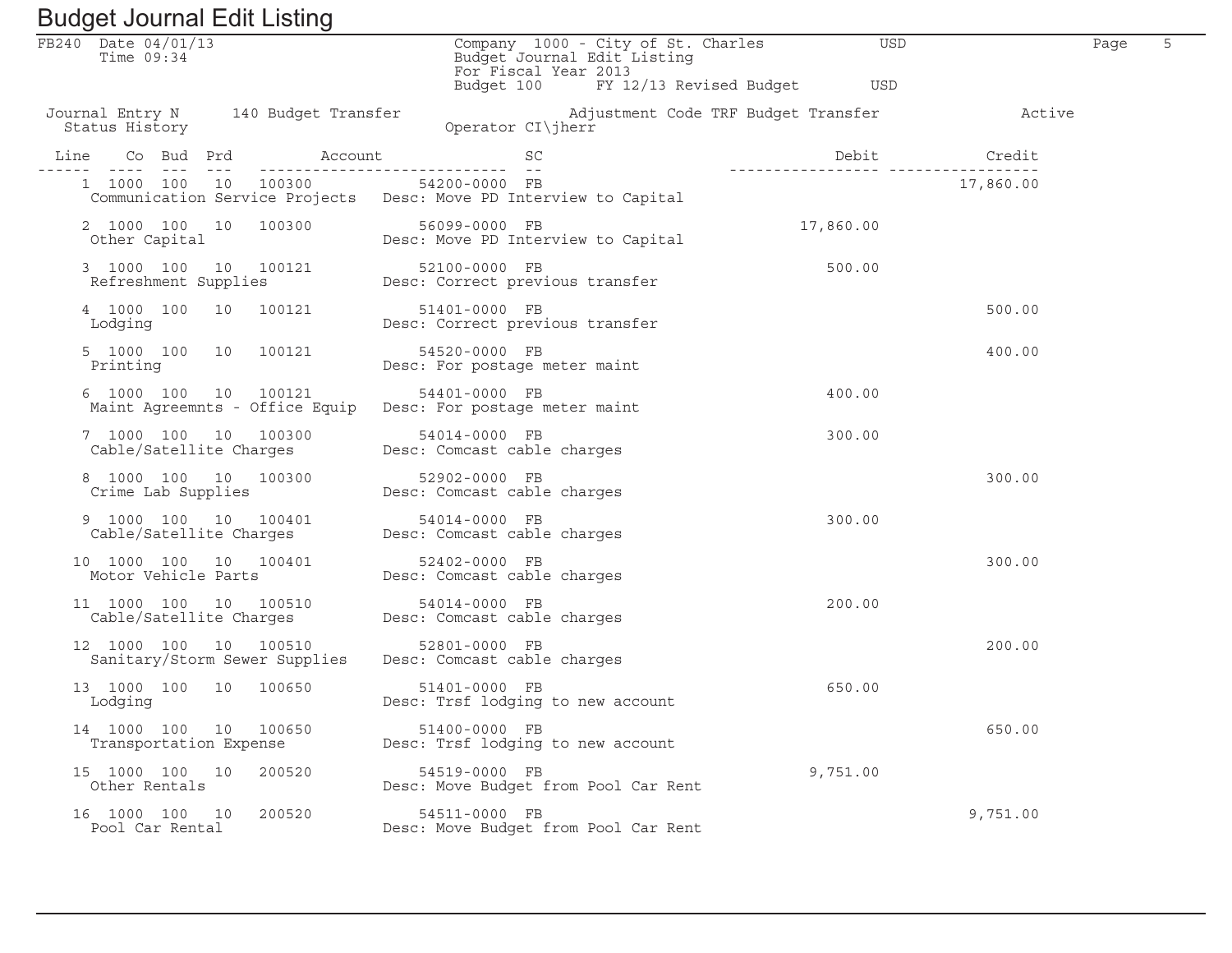#### Budget Journal Edit ListingFB240 Date 04/01/13 Company 1000 - City of St. Charles USD Page 6 Time 09:34 Budget Journal Edit Listing For Fiscal Year 2013 Budget 100 FY 12/13 Revised Budget USD \*\*\* Totals For Journal Entry N- 140 , Source Code FB Debits Credits Difference $0.00$  Base: 29,961.00 29,961.00 0.00 $0.00$  Unit: 0.00 0.00 0.00\*\*\* Totals For Journal Entry N- 140<br>0.00 0.00 Debits Credits Difference 29,961.00 29,961.00 Debits Difference  $0.00$  Base: 29,961.00 29,961.00 0.00 $0.00$ Unit: 0.00 0.00 0.00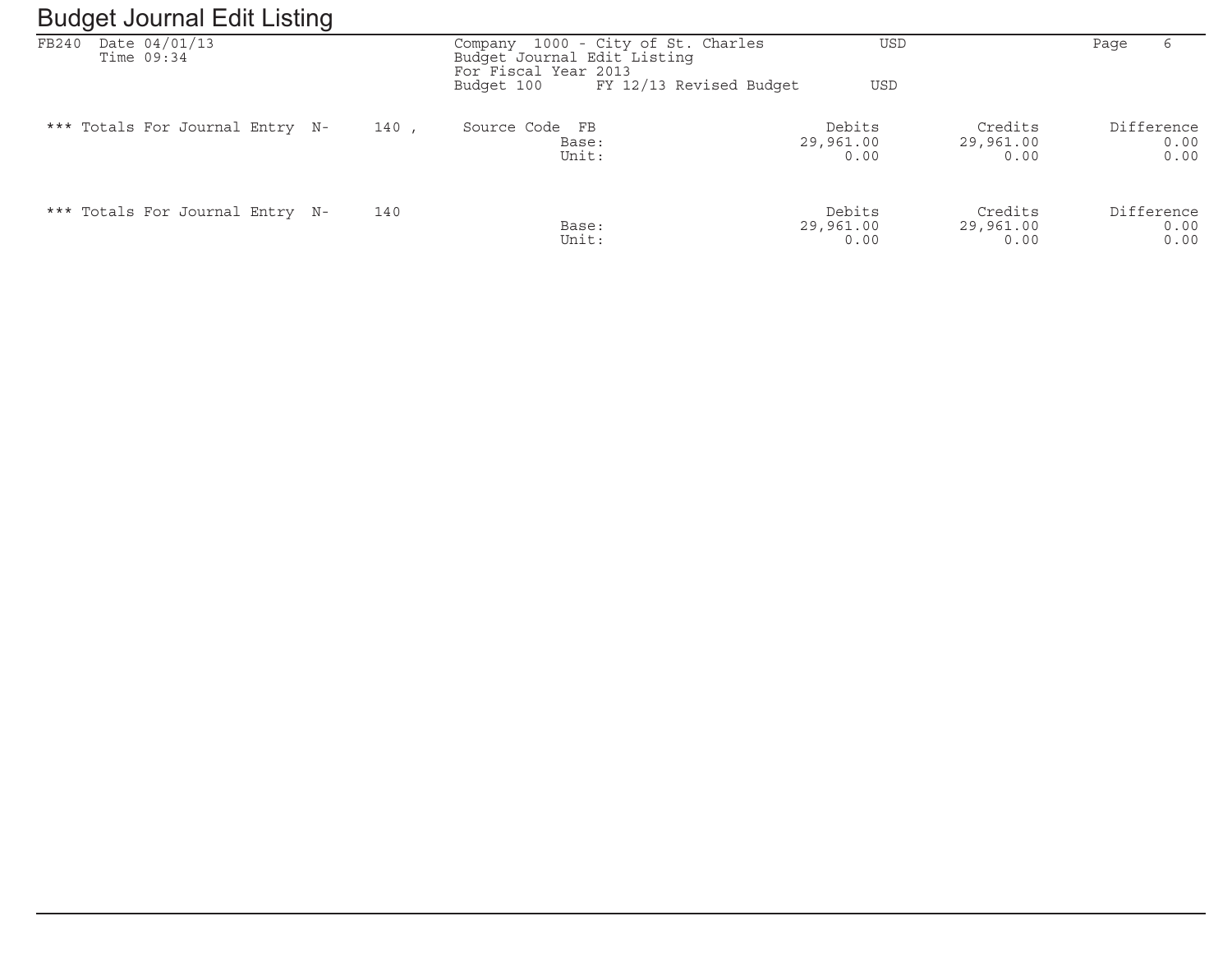|                                   |  | Baagot boarnar Ean Eibarig               |                                                                      |                      |                             |                                                                          |                                |                                                     |      |                            |
|-----------------------------------|--|------------------------------------------|----------------------------------------------------------------------|----------------------|-----------------------------|--------------------------------------------------------------------------|--------------------------------|-----------------------------------------------------|------|----------------------------|
| FB240 Date 04/01/13<br>Time 09:34 |  |                                          |                                                                      | For Fiscal Year 2013 | Budget Journal Edit Listing | Company 1000 - City of St. Charles<br>Budget 100 FY 12/13 Revised Budget | <b>USD</b><br>USD              |                                                     | Page | 7                          |
| Status History                    |  | Journal Entry N 141 Budget Add           | Operator CI\iherr                                                    |                      |                             | Adjustment Code ADD Budget Addition                                      |                                | Active                                              |      |                            |
|                                   |  |                                          | Line Co Bud Prd Account                                              | SC                   |                             |                                                                          |                                | Debit Credit                                        |      |                            |
|                                   |  | Principal Payment                        | 1 1000 100 9 708700 55310-0000 FB<br>Desc: For paydown of SSA21 debt |                      |                             |                                                                          | 875,000.00                     |                                                     |      |                            |
| 2 1000 100                        |  | 9 708999<br>Prior Bond Proceeds          | 48250-0000 FB<br>Desc: Trsf SSA21 bond proceeds                      |                      |                             |                                                                          |                                | 875,781.00                                          |      |                            |
| Interest Expense                  |  | 3 1000 100 9 708700                      | 55300-0000 FB<br>Desc: Reduce int exp for SSA21 debt                 |                      |                             |                                                                          |                                | 7,407.00                                            |      |                            |
| 4 1000 100                        |  | 9 516500<br>Expend - Pay to Escrow Agent | 55322-0000 FB<br>Desc: Trsf SSA21 bond proceeds                      |                      |                             |                                                                          | 875,781.00                     |                                                     |      |                            |
| 5 1000 100<br>Available Resources |  | 9 516900                                 | 31199-0000 FB<br>Desc: Budget Add                                    |                      |                             |                                                                          |                                | 875,781.00                                          |      |                            |
| Available Resources               |  | 6 1000 100 9 708900                      | 31199-0000 FB<br>Desc: Trsf SSA21 bond proceeds                      |                      |                             |                                                                          | 781.00                         |                                                     |      |                            |
| 7 1000 100                        |  | 9 708900<br>Available Resources          | 31199-0000 FB<br>Desc: Reduce int exp for SSA21 debt                 |                      |                             |                                                                          | 7,407.00                       |                                                     |      |                            |
|                                   |  |                                          | *** Totals For Journal Entry N- 141, Source Code FB                  |                      | Base:<br>Unit:              |                                                                          | Debits<br>1,758,969.00<br>0.00 | Credits<br>1,758,969.00<br>0.00                     |      | Difference<br>0.00<br>0.00 |
|                                   |  | *** Totals For Journal Entry N-          | 141                                                                  |                      | Base:<br>Unit:              |                                                                          | 0.00                           | Debits Credits<br>1,758,969.00 1,758,969.00<br>0.00 |      | Difference<br>0.00<br>0.00 |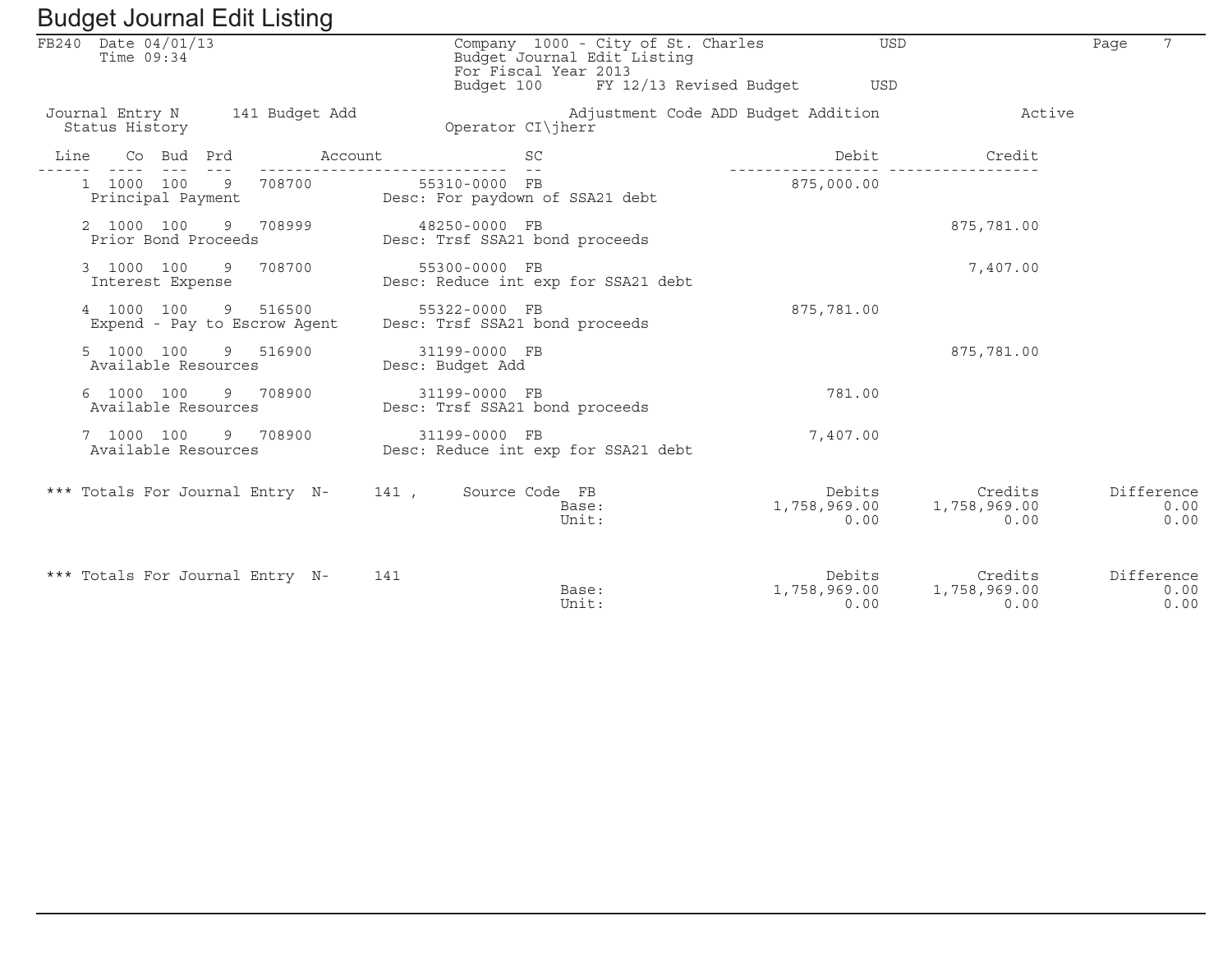|                     |                |  | Duuyut Journal Luit Listing                 |     |                                                                                                         |    |                |                             |                                    |                              |                                                 |      |                            |
|---------------------|----------------|--|---------------------------------------------|-----|---------------------------------------------------------------------------------------------------------|----|----------------|-----------------------------|------------------------------------|------------------------------|-------------------------------------------------|------|----------------------------|
| FB240 Date 04/01/13 | Time 09:34     |  |                                             |     | For Fiscal Year 2013                                                                                    |    |                | Budget Journal Edit Listing | Company 1000 - City of St. Charles | <b>USD</b>                   |                                                 | Page | 8                          |
|                     |                |  |                                             |     | Budget 100                                                                                              |    |                |                             |                                    | FY 12/13 Revised Budget USD  |                                                 |      |                            |
|                     | Status History |  | Journal Entry N 142 Reduce Budget           |     | Operator CI\jherr                                                                                       |    |                |                             |                                    |                              | Adjustment Code RED Budget Reduction The Metive |      |                            |
| Line                |                |  |                                             |     |                                                                                                         | SC |                |                             | _________________                  | Debit                        | Credit                                          |      |                            |
|                     |                |  |                                             |     | 1 1000 100 10 210541 56002-0000 FB<br>Machinery and Equipment Desc: Delete budget; budget in 13/14      |    |                |                             |                                    |                              | 70,000.00                                       |      |                            |
|                     |                |  |                                             |     | 2 1000 100 10 210541 56101-0000 FB<br>Land Improvements Desc: Delete budget; budget in 13/14            |    |                |                             |                                    |                              | 95,000.00                                       |      |                            |
|                     |                |  |                                             |     | 3 1000 100 10 210541 56150-0000 FB<br>Design Engineering - Capital Desc: Delete budget; budget in 13/14 |    |                |                             |                                    |                              | 8,550.00                                        |      |                            |
|                     | 4 1000 100 10  |  | 210541                                      |     | 56160-0000 FB<br>Construction Engineering - Capit Desc: Delete budget; budget in 13/14                  |    |                |                             |                                    |                              | 8,550.00                                        |      |                            |
|                     |                |  | 5 1000 100 10 220552                        |     | 56101-0000 FB<br>Land Improvements Desc: Delete budget; budget in 13/14                                 |    |                |                             |                                    |                              | 35,000.00                                       |      |                            |
|                     |                |  |                                             |     | 6 1000 100 10 220552 56150-0000 FB<br>Design Engineering - Capital Desc: Delete budget; budget in 13/14 |    |                |                             |                                    |                              | 3,150.00                                        |      |                            |
|                     | 7 1000 100 10  |  | 220552                                      |     | 56160-0000 FB<br>Construction Engineering - Capit Desc: Delete budget; budget in 13/14                  |    |                |                             |                                    |                              | 3,150.00                                        |      |                            |
|                     |                |  | 8 1000 100 10 210900<br>Available Resources |     | 31199-0000 FB<br>Desc: Delete budget; budget in 13/14                                                   |    |                |                             |                                    | 182,100.00                   |                                                 |      |                            |
|                     |                |  | 9 1000 100 10 220900                        |     |                                                                                                         |    |                |                             |                                    | 41,300.00                    |                                                 |      |                            |
|                     |                |  |                                             |     | *** Totals For Journal Entry N- 142, Source Code FB                                                     |    | Base:<br>Unit: |                             |                                    | Debits<br>223,400.00<br>0.00 | Credits<br>223,400.00<br>0.00                   |      | Difference<br>0.00<br>0.00 |
|                     |                |  | *** Totals For Journal Entry N-             | 142 |                                                                                                         |    | Base:<br>Unit: |                             |                                    | Debits<br>223,400.00<br>0.00 | Credits<br>223,400.00<br>0.00                   |      | Difference<br>0.00<br>0.00 |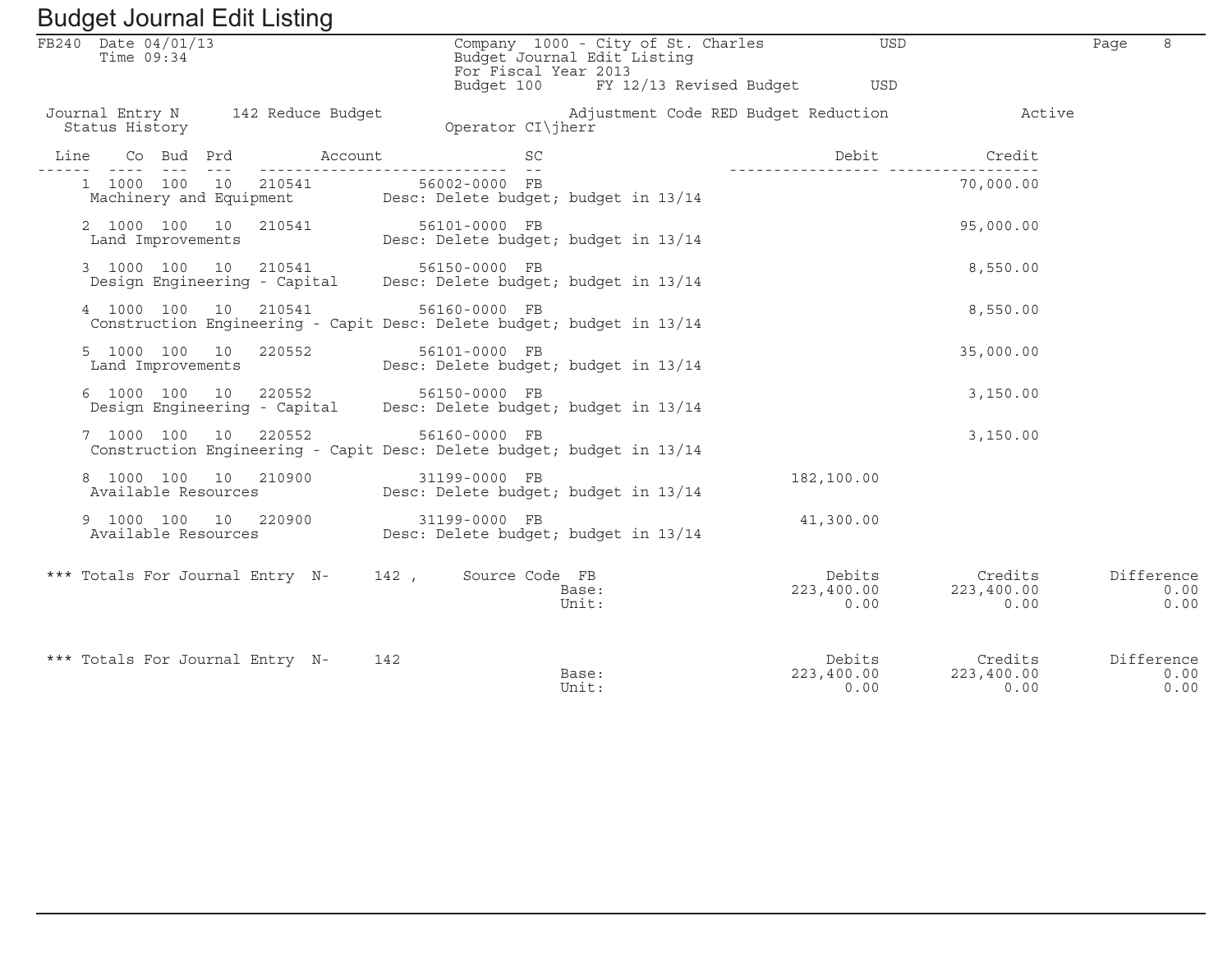|      |                                   |            |    | Duugut oodinidi Eult Eisting    |                                      |                                        |                |                                                                                              |                             |                              |      |                            |
|------|-----------------------------------|------------|----|---------------------------------|--------------------------------------|----------------------------------------|----------------|----------------------------------------------------------------------------------------------|-----------------------------|------------------------------|------|----------------------------|
|      | FB240 Date 04/01/13<br>Time 09:34 |            |    |                                 |                                      | For Fiscal Year 2013<br>Budget 100     |                | Company 1000 - City of St. Charles<br>Budget Journal Edit Listing<br>FY 12/13 Revised Budget | <b>TISD</b><br><b>USD</b>   |                              | Page | 9                          |
|      | Status History                    |            |    |                                 | Journal Entry N 143 Budget Transfer  | Operator CI\jherr                      |                | Adjustment Code TRF Budget Transfer                                                          |                             | Active                       |      |                            |
| Line |                                   | Co Bud Prd |    |                                 | Account                              |                                        | <b>SC</b>      |                                                                                              | Debit                       | Credit                       |      |                            |
|      | 1 1000 100<br>Reqular Waqes       |            | 11 | 100200                          |                                      | 50100-0000 FB                          |                | Desc: Trsf funds to cover consulting                                                         |                             | 68,404.00                    |      |                            |
|      | 2 1000 100 11<br>FICA             |            |    | 100200                          |                                      | 51100-0000 FB                          |                | Desc: Trsf funds to cover consulting                                                         |                             | 4,000.00                     |      |                            |
|      | IMRF                              |            |    | 3 1000 100 11 100200            |                                      | 51103-0000 FB                          |                | Desc: Trsf funds to cover consulting                                                         |                             | 4,500.00                     |      |                            |
|      | IT Consulting Services            |            |    | 4 1000 100 11 100200            |                                      | 54256-0000 FB<br>Desc: Budget Transfer |                |                                                                                              | 76,904.00                   |                              |      |                            |
|      | Reqistration and Fees             |            |    | 5 1000 100 11 100500            |                                      | 51300-0000 FB                          |                | Desc: Trsf funds for tuition reimbur                                                         |                             | 640.00                       |      |                            |
|      | Tuition Reimbursement             |            |    | 6 1000 100 11 100500            |                                      | 51305-0000 FB                          |                | Desc: Trsf funds for tuition reimbur                                                         | 640.00                      |                              |      |                            |
|      |                                   |            |    |                                 | *** Totals For Journal Entry N- 143, |                                        | Source Code FB | Base:<br>Unit:                                                                               | Debits<br>77,544.00<br>0.00 | Credits<br>77,544.00<br>0.00 |      | Difference<br>0.00<br>0.00 |
|      |                                   |            |    | *** Totals For Journal Entry N- | 143                                  |                                        |                | Base:<br>Unit:                                                                               | Debits<br>77,544.00<br>0.00 | Credits<br>77,544.00<br>0.00 |      | Difference<br>0.00<br>0.00 |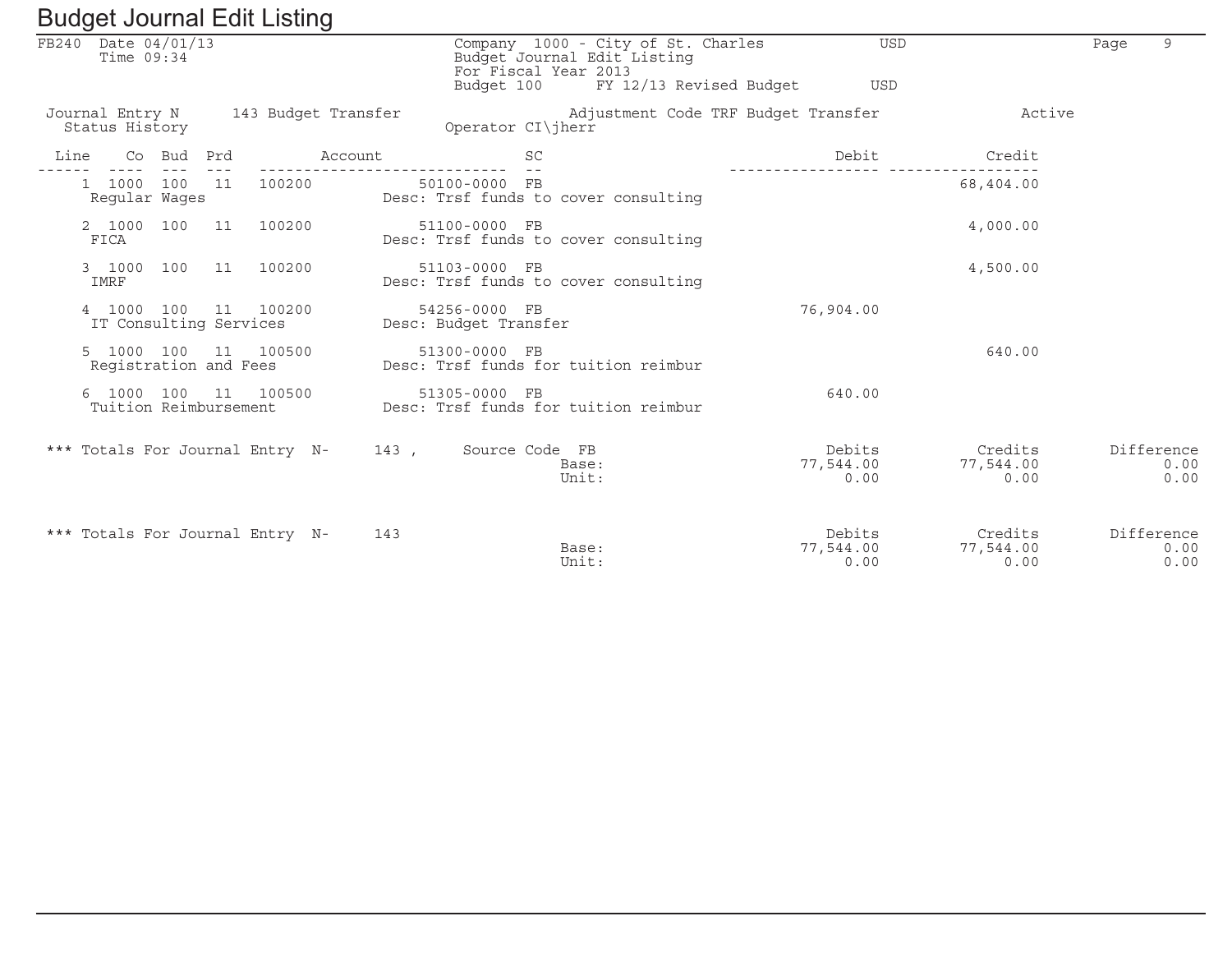| ັ                                      | ັ                                              |            |                                                                                           |                          |                           |                            |
|----------------------------------------|------------------------------------------------|------------|-------------------------------------------------------------------------------------------|--------------------------|---------------------------|----------------------------|
| Date 04/01/13<br>FB240<br>Time $09:34$ |                                                |            | Company 1000 - City of St. Charles<br>Budget Journal Edit Listing<br>For Fiscal Year 2013 | USD                      |                           | 10<br>Page                 |
|                                        |                                                | Budget 100 | FY 12/13 Revised Budget                                                                   | <b>USD</b>               |                           |                            |
| Journal Entry N<br>Status History      | 144 Budget Transfer                            |            | Adjustment Code TRF Budget Transfer<br>Operator CI\jherr                                  |                          | Active                    |                            |
| Bud<br>Line<br>Co                      | Prd<br>Account                                 |            | SC                                                                                        | Debit                    | Credit                    |                            |
| 1000<br>100                            | 100210<br>11<br>Software Maintenance Agreement | 54251-0000 | FB<br>Desc: Transfer for memberships/dues                                                 |                          | 390.00                    |                            |
| 2 1000<br>100<br>Memberships and Dues  | 100210<br>11                                   | 51304-0000 | F <sub>B</sub><br>Desc: Transfer for memberships/dues                                     | 390.00                   |                           |                            |
| *** Totals For Journal Entry N-        |                                                | 144,       | Source Code FB<br>Base:<br>Unit:                                                          | Debits<br>390.00<br>0.00 | Credits<br>390.00<br>0.00 | Difference<br>0.00<br>0.00 |
| *** Totals For Journal Entry N-        |                                                | 144        | Base:<br>Unit:                                                                            | Debits<br>390.00<br>0.00 | Credits<br>390.00<br>0.00 | Difference<br>0.00<br>0.00 |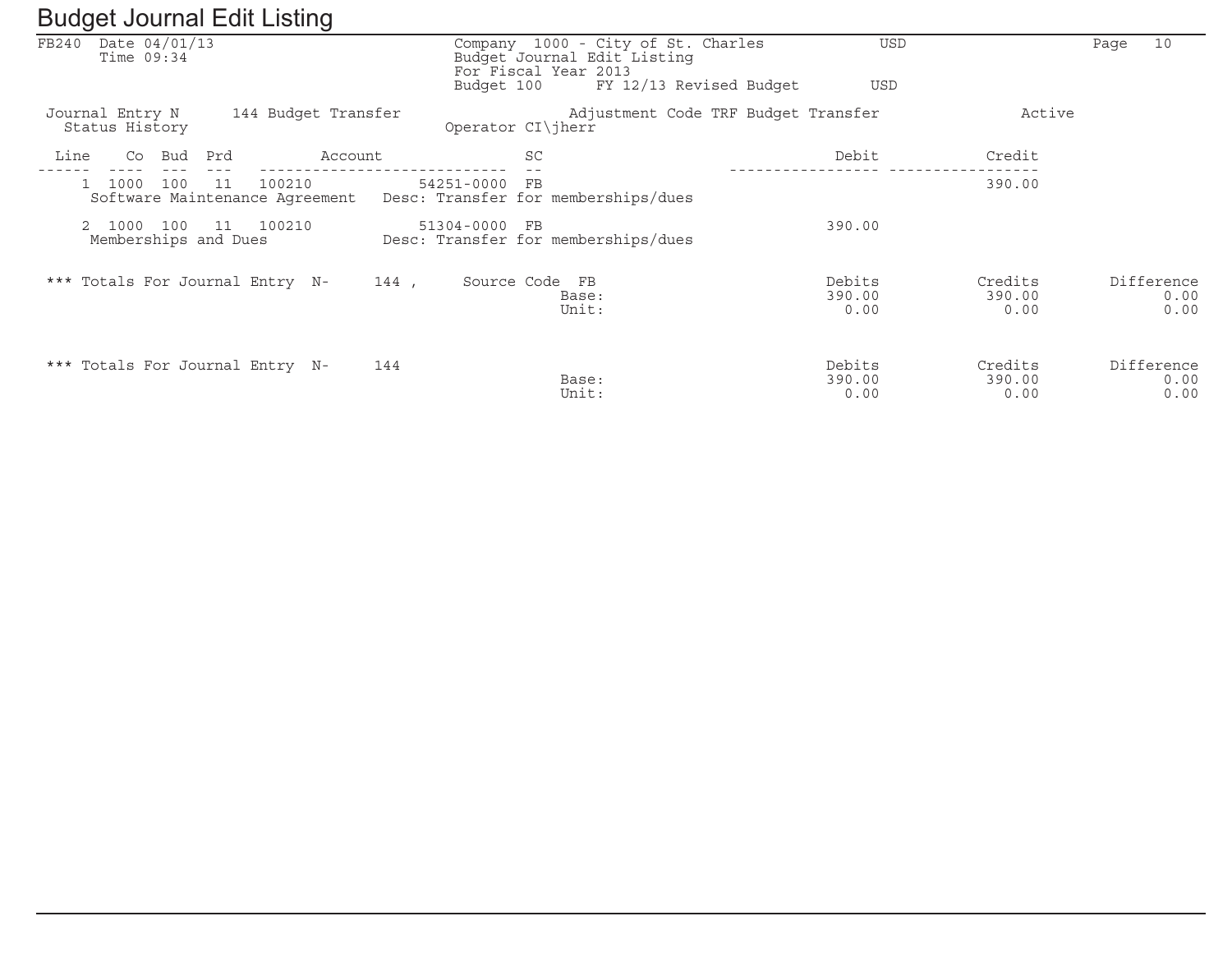|       | ັ                                            |      |                | ັ       |                                           |                |                                                                                           |                            |                             |      |                            |
|-------|----------------------------------------------|------|----------------|---------|-------------------------------------------|----------------|-------------------------------------------------------------------------------------------|----------------------------|-----------------------------|------|----------------------------|
| FB240 | Date 04/01/13<br>Time $09:34$                |      |                |         |                                           |                | Company 1000 - City of St. Charles<br>Budget Journal Edit Listing<br>For Fiscal Year 2013 | <b>USD</b>                 |                             | Page | 11                         |
|       |                                              |      |                |         |                                           | Budget 100     | FY 12/13 Revised Budget                                                                   | USD                        |                             |      |                            |
|       | Journal Entry N<br>Status History            |      | 145 Budget Add |         | Operator CI\jherr                         |                | Adjustment Code ADD Budget Addition                                                       |                            | Active                      |      |                            |
| Line  | Bud<br>Co                                    | Prd  |                | Account |                                           | SC             |                                                                                           | Debit                      | Credit                      |      |                            |
|       | 100<br>1000<br>$\mathbf{1}$<br>General Legal | - 11 | 100603         |         | 54110-0000<br>Desc: For McIlvane legal    | FB             |                                                                                           | 7,157.00                   |                             |      |                            |
|       | 2 1000<br>100<br>Available Resources         | 11   | 100900         |         | 31199-0000 FB<br>Desc: For McIlvane legal |                |                                                                                           |                            | 7,157.00                    |      |                            |
|       | *** Totals For Journal Entry N-              |      |                |         | 145,                                      | Source Code FB | Base:<br>Unit:                                                                            | Debits<br>7,157.00<br>0.00 | Credits<br>7,157.00<br>0.00 |      | Difference<br>0.00<br>0.00 |
|       | *** Totals For Journal Entry N-              |      |                | 145     |                                           |                | Base:<br>Unit:                                                                            | Debits<br>7,157.00<br>0.00 | Credits<br>7,157.00<br>0.00 |      | Difference<br>0.00<br>0.00 |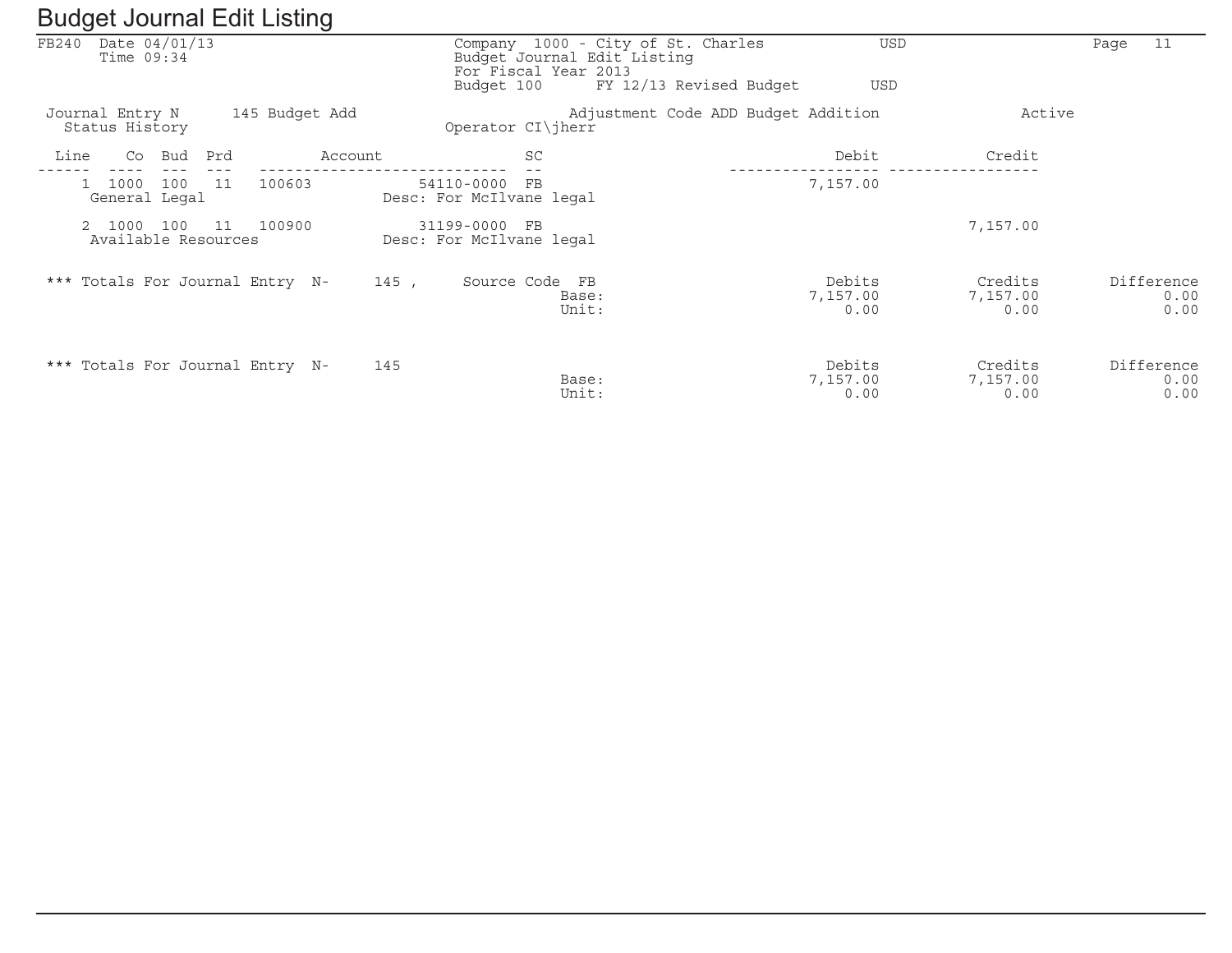|       |                                    | ັ                                              |       |                                                                                           |                                       |                              |                            |
|-------|------------------------------------|------------------------------------------------|-------|-------------------------------------------------------------------------------------------|---------------------------------------|------------------------------|----------------------------|
| FB240 | Date 04/01/13<br>Time $09:34$      |                                                |       | Company 1000 - City of St. Charles<br>Budget Journal Edit Listing<br>For Fiscal Year 2013 |                                       | <b>USD</b>                   | 12<br>Page                 |
|       |                                    |                                                |       | Budget 100                                                                                | FY 12/13 Revised Budget<br><b>USD</b> |                              |                            |
|       | Journal Entry N<br>Status History  | 146 Budget Transfer                            |       | Operator CI\jherr                                                                         | Adjustment Code TRF Budget Transfer   | Active                       |                            |
| Line  | Bud<br>Co                          | Prd<br>Account                                 |       | <b>SC</b>                                                                                 | Debit                                 | Credit                       |                            |
|       | 1000<br>100<br>Parts for Equipment | 100510<br>11                                   |       | 52314-0000 FB<br>Desc: For asphalt/paving materials                                       |                                       | 12,300.00                    |                            |
|       | 2 1000<br>100                      | 100510<br>- 11<br>Asphalt and Paving Materials |       | 52805-0000 FB<br>Desc: For asphalt/paving materials                                       | 12,300.00                             |                              |                            |
|       |                                    | *** Totals For Journal Entry N-                | 146 , | Source Code FB<br>Base:<br>Unit:                                                          | Debits<br>12,300.00<br>0.00           | Credits<br>12,300.00<br>0.00 | Difference<br>0.00<br>0.00 |
|       |                                    | *** Totals For Journal Entry N-                | 146   | Base:<br>Unit:                                                                            | Debits<br>12,300.00<br>0.00           | Credits<br>12,300.00<br>0.00 | Difference<br>0.00<br>0.00 |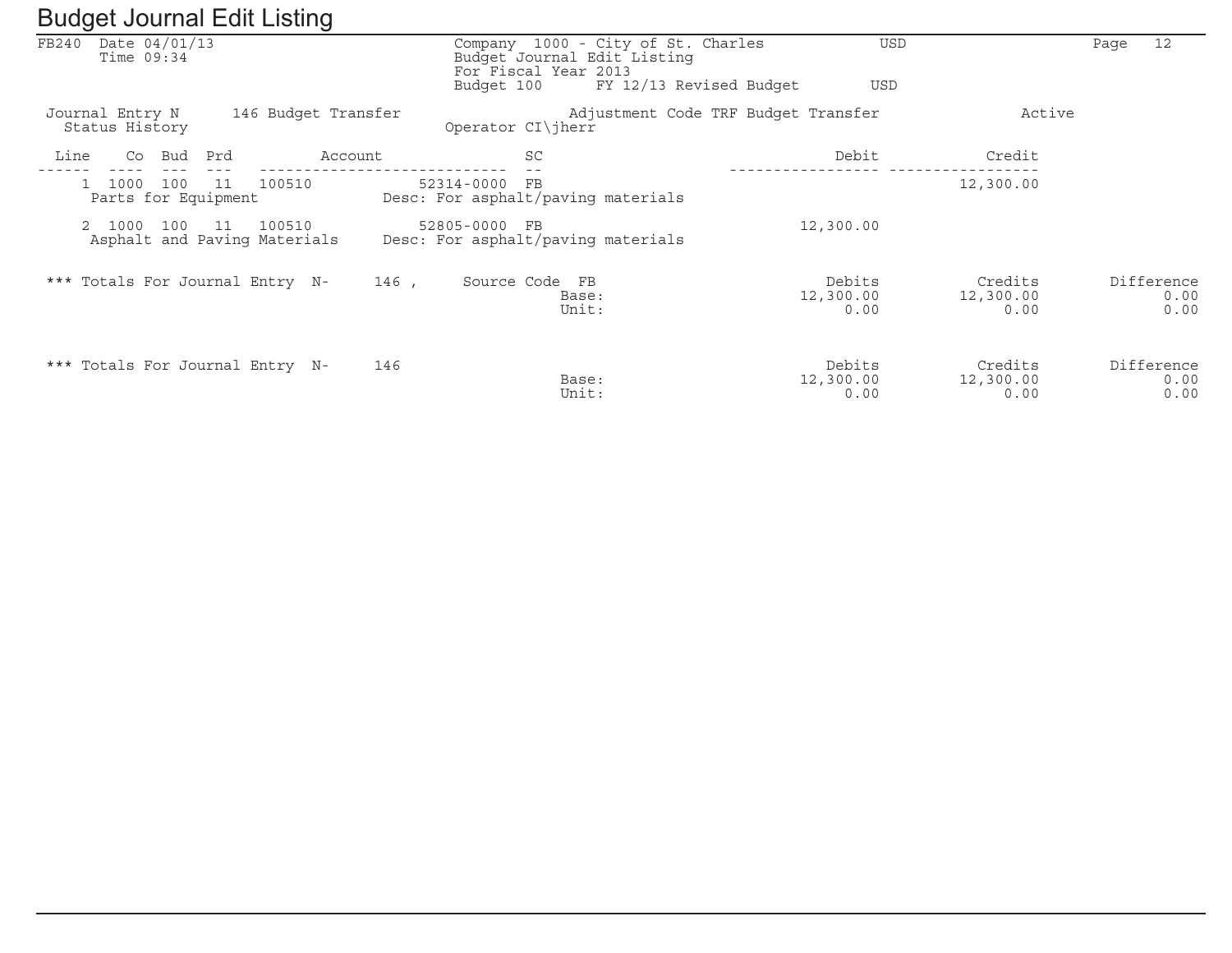|                                              | ັ              |                                               |                                                                                                                                    |                                     |                             |                            |
|----------------------------------------------|----------------|-----------------------------------------------|------------------------------------------------------------------------------------------------------------------------------------|-------------------------------------|-----------------------------|----------------------------|
| FB240 Date 04/01/13<br>Time $09:34$          |                |                                               | Company 1000 - City of St. Charles<br>Budget Journal Edit Listing<br>For Fiscal Year 2013<br>FY 12/13 Revised Budget<br>Budget 100 | <b>USD</b><br><b>USD</b>            |                             | 13<br>Page                 |
| Journal Entry N<br>Status History            | 147 Budget Add |                                               | Operator $CI\ $ herr                                                                                                               | Adjustment Code ADD Budget Addition | Active                      |                            |
| Line<br>Co<br>Bud                            | Prd<br>Account |                                               | SC                                                                                                                                 | Debit                               | Credit                      |                            |
| 1000<br>100<br>$\mathbf{1}$<br>General Legal | 803300<br>11   | 54110-0000<br>Desc: Legal for Ambrose case    | $_{\rm FB}$                                                                                                                        | 2,432.00                            |                             |                            |
| 2 1000<br>100<br>Available Resources         | 803900<br>11   | 31199-0000 FB<br>Desc: Legal for Ambrose case |                                                                                                                                    |                                     | 2,432.00                    |                            |
| *** Totals For Journal Entry N-              |                | 147,                                          | Source Code FB<br>Base:<br>Unit:                                                                                                   | Debits<br>2,432.00<br>0.00          | Credits<br>2,432.00<br>0.00 | Difference<br>0.00<br>0.00 |
| *** Totals For Journal Entry N-              |                | 147                                           | Base:<br>Unit:                                                                                                                     | Debits<br>2,432.00<br>0.00          | Credits<br>2,432.00<br>0.00 | Difference<br>0.00<br>0.00 |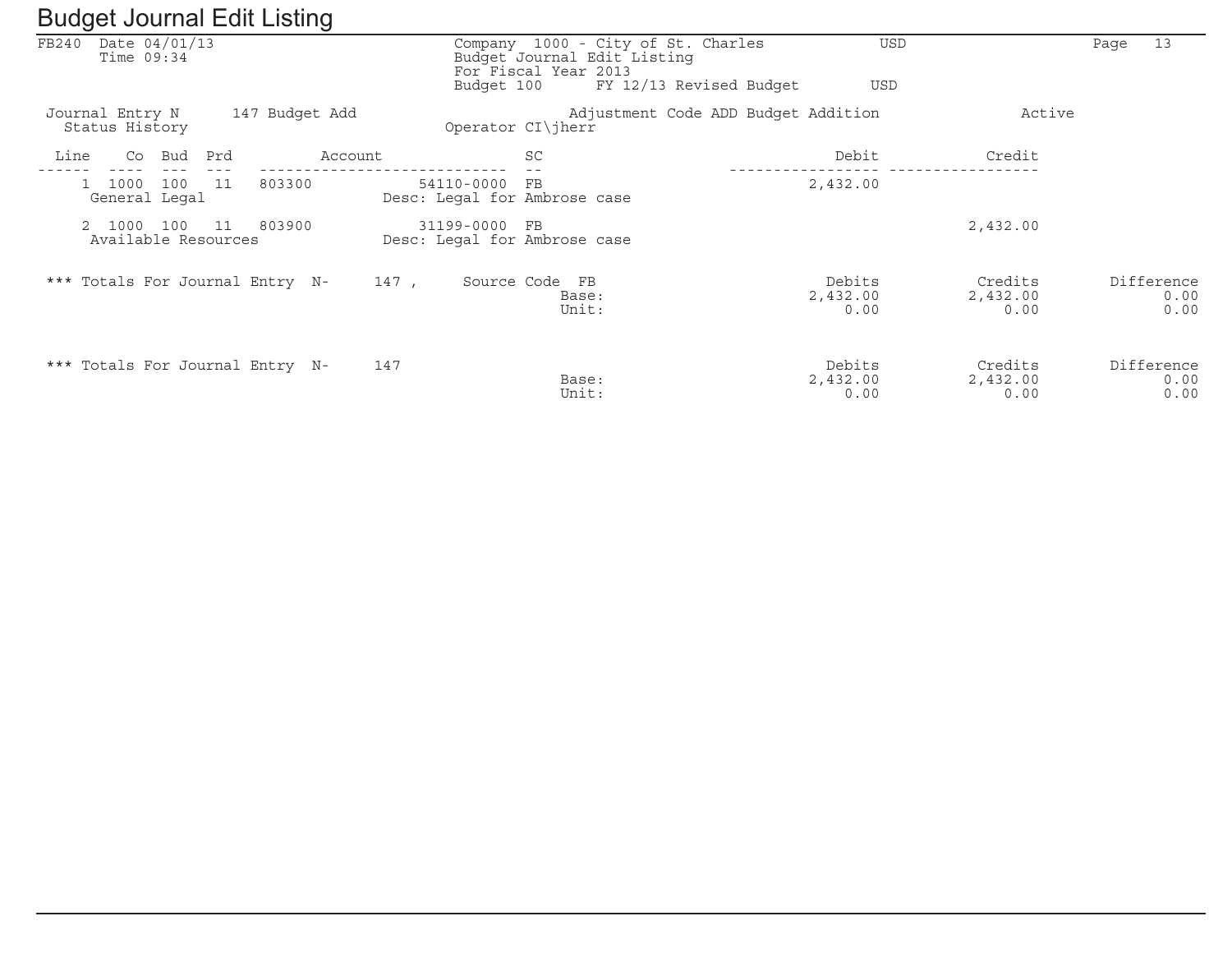| ັ                                      | ັ                                              |                                                                    |                                                               |                          |                           |                            |
|----------------------------------------|------------------------------------------------|--------------------------------------------------------------------|---------------------------------------------------------------|--------------------------|---------------------------|----------------------------|
| Date 04/01/13<br>FB240<br>Time $09:34$ |                                                | Budget Journal Edit Listing<br>For Fiscal Year 2013<br>Budget 100  | Company 1000 - City of St. Charles<br>FY 12/13 Revised Budget | <b>USD</b><br>USD        |                           | 14<br>Page                 |
|                                        |                                                |                                                                    |                                                               |                          |                           |                            |
| Journal Entry N<br>Status History      | 148 Budget Transfer                            | Operator CI\jherr                                                  | Adjustment Code TRF Budget Transfer                           |                          | Active                    |                            |
| Bud<br>Line<br>Co                      | Prd<br>Account                                 | <b>SC</b>                                                          |                                                               | Debit                    | Credit                    |                            |
| 1000<br>100                            | 11<br>100650<br>Trade Show/Promotional Service | 54541-0000<br>FB<br>Desc: Contrib to wall for George's             |                                                               |                          | 500.00                    |                            |
| 2 1000<br>100                          | 11<br>100511<br>Repair & Maint - Facilities    | 54450-0000<br>F <sub>B</sub><br>Desc: Contrib to wall for George's |                                                               | 500.00                   |                           |                            |
| *** Totals For Journal Entry N-        |                                                | 148,<br>Source Code FB                                             | Base:<br>Unit:                                                | Debits<br>500.00<br>0.00 | Credits<br>500.00<br>0.00 | Difference<br>0.00<br>0.00 |
| *** Totals For Journal Entry N-        |                                                | 148                                                                | Base:<br>Unit:                                                | Debits<br>500.00<br>0.00 | Credits<br>500.00<br>0.00 | Difference<br>0.00<br>0.00 |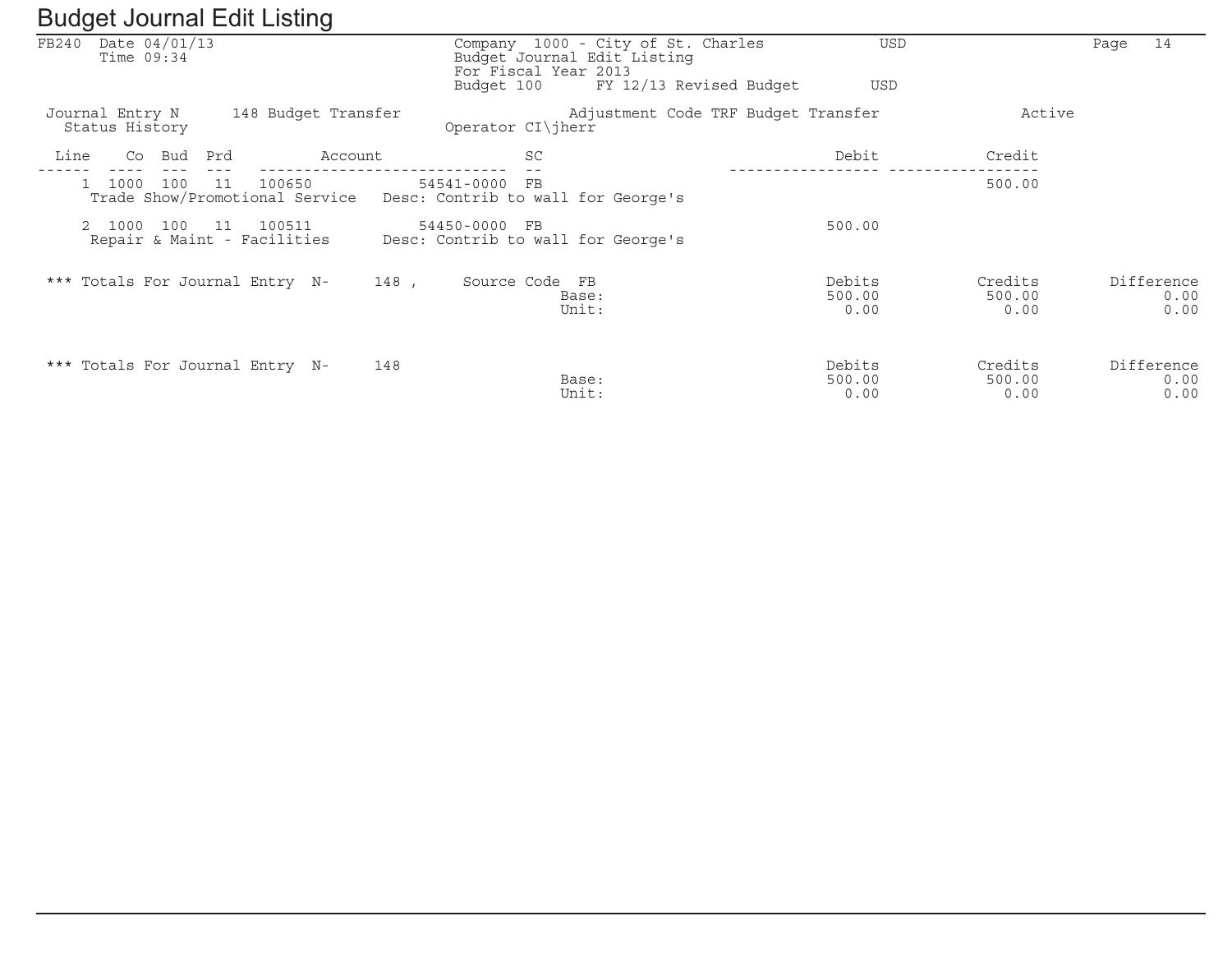| ັ                                      | ັ                   |                                                                 |                                                                                           |                          |                           |                            |
|----------------------------------------|---------------------|-----------------------------------------------------------------|-------------------------------------------------------------------------------------------|--------------------------|---------------------------|----------------------------|
| Date 04/01/13<br>FB240<br>Time $09:34$ |                     |                                                                 | Company 1000 - City of St. Charles<br>Budget Journal Edit Listing<br>For Fiscal Year 2013 | USD                      |                           | 15<br>Paqe                 |
|                                        |                     | Budget 100                                                      | FY 12/13 Revised Budget                                                                   | <b>USD</b>               |                           |                            |
| Journal Entry N<br>Status History      | 149 Budget Addition | Operator CI\jherr                                               | Adjustment Code ADD Budget Addition                                                       |                          | Active                    |                            |
| Bud<br>Line<br>Co                      | Prd<br>Account      | SC                                                              |                                                                                           | Debit                    | Credit                    |                            |
| 100<br>1000<br>Legal Notices           | 100600<br>11        | 54530-0000<br>$_{\rm FB}$<br>Desc: Public hearing notice/Dunham |                                                                                           | 813.00                   |                           |                            |
| 2 1000<br>100<br>Available Resources   | 100900<br>11        | 31199-0000<br>FB<br>Desc: Public hearing notice/Dunham          |                                                                                           |                          | 813.00                    |                            |
| *** Totals For Journal Entry N-        |                     | 149,<br>Source Code FB                                          | Base:<br>Unit:                                                                            | Debits<br>813.00<br>0.00 | Credits<br>813.00<br>0.00 | Difference<br>0.00<br>0.00 |
| *** Totals For Journal Entry N-        |                     | 149                                                             | Base:<br>Unit:                                                                            | Debits<br>813.00<br>0.00 | Credits<br>813.00<br>0.00 | Difference<br>0.00<br>0.00 |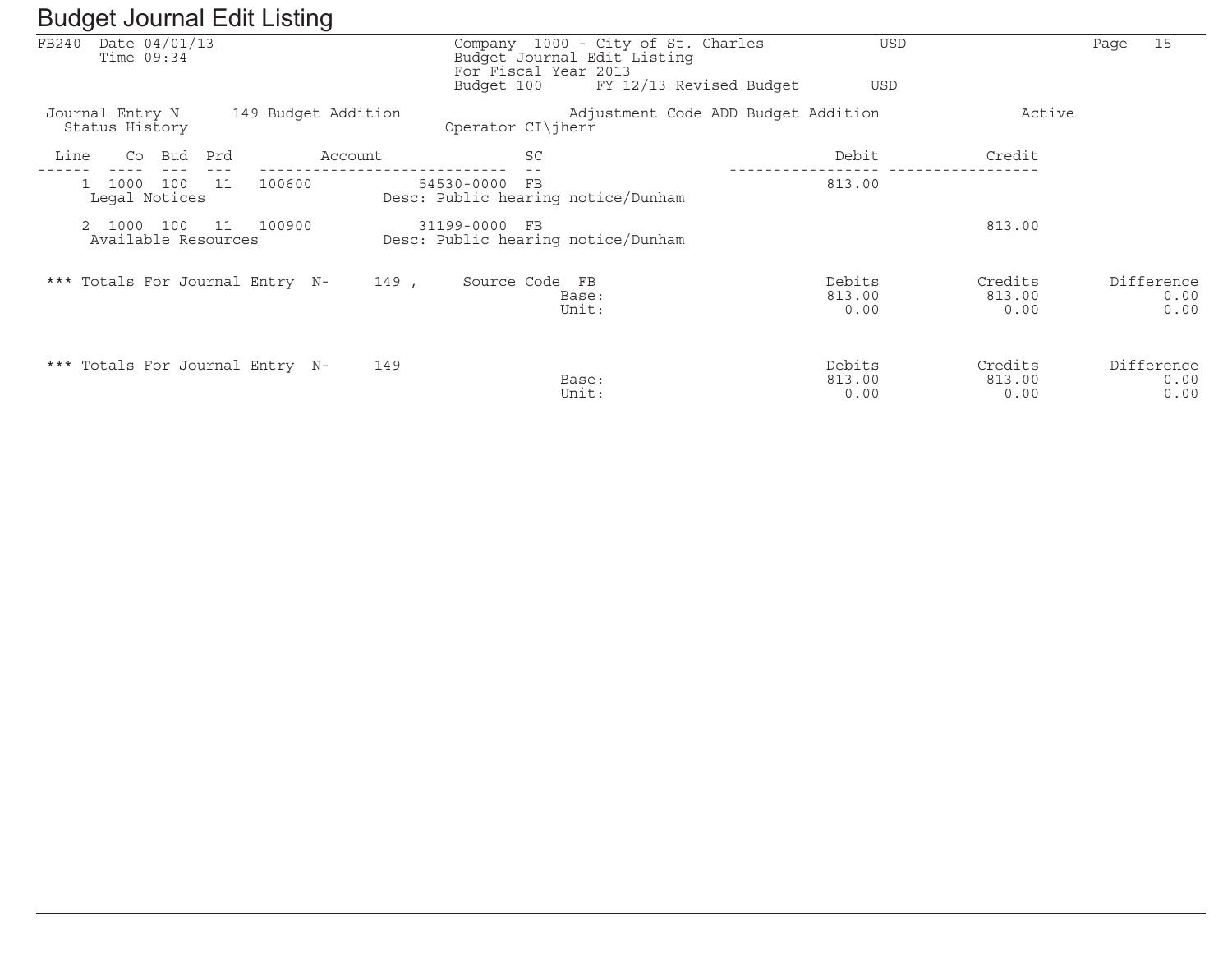| ັ                                      |     |                | ັ       |                                                                                                         |                |                                     |                              |                               |      |                            |
|----------------------------------------|-----|----------------|---------|---------------------------------------------------------------------------------------------------------|----------------|-------------------------------------|------------------------------|-------------------------------|------|----------------------------|
| FB240<br>Date 04/01/13<br>Time $09:34$ |     |                |         | Company 1000 - City of St. Charles<br>Budget Journal Edit Listing<br>For Fiscal Year 2013<br>Budget 100 |                | FY 12/13 Revised Budget             | <b>USD</b><br>USD            |                               | Page | 16                         |
| Journal Entry N<br>Status History      |     | 150 Budget Add |         | Operator CI\jherr                                                                                       |                | Adjustment Code ADD Budget Addition |                              | Active                        |      |                            |
| Line<br>Co<br>Bud                      | Prd |                | Account | <b>SC</b>                                                                                               |                |                                     | Debit                        | Credit                        |      |                            |
| 100<br>1000<br>General Legal           | 11  | 713700         |         | 54110-0000<br>$_{\rm FB}$<br>Desc: 2013A Bond Issue Costs                                               |                |                                     | 73,000.00                    |                               |      |                            |
| 2 1000 100<br>Other Fees               | 11  | 713700         |         | 55321-0000 FB<br>Desc: 2013A Bond Issue Costs                                                           |                |                                     | 40,466.00                    |                               |      |                            |
| 100<br>3 1000<br>Available Resources   | 11  | 713900         |         | 31199-0000 FB<br>Desc: 2013A Bond Issue Costs                                                           |                |                                     |                              | 113,466.00                    |      |                            |
| *** Totals For Journal Entry N-        |     |                | 150,    | Source Code FB                                                                                          | Base:<br>Unit: |                                     | Debits<br>113,466.00<br>0.00 | Credits<br>113,466.00<br>0.00 |      | Difference<br>0.00<br>0.00 |
| *** Totals For Journal Entry N-        |     |                | 150     |                                                                                                         | Base:<br>Unit: |                                     | Debits<br>113,466.00<br>0.00 | Credits<br>113,466.00<br>0.00 |      | Difference<br>0.00<br>0.00 |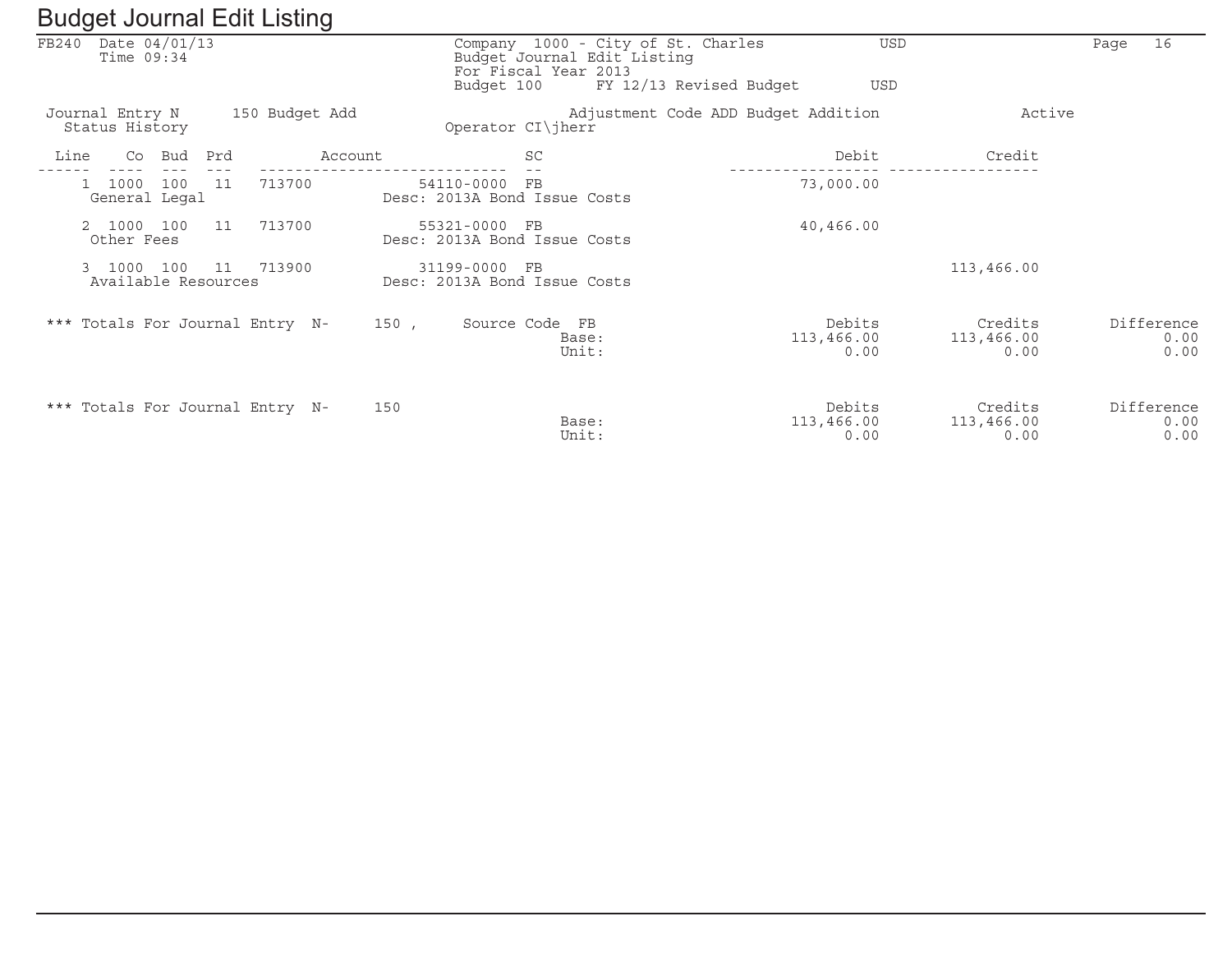| ັ                                      | ັ                                            |                                        |                                                                                                                      |                             |                              |                            |
|----------------------------------------|----------------------------------------------|----------------------------------------|----------------------------------------------------------------------------------------------------------------------|-----------------------------|------------------------------|----------------------------|
| Date 04/01/13<br>FB240<br>Time $09:34$ |                                              | Budget 100                             | Company 1000 - City of St. Charles<br>Budget Journal Edit Listing<br>For Fiscal Year 2013<br>FY 12/13 Revised Budget | <b>USD</b><br><b>USD</b>    |                              | 17<br>Page                 |
| Journal Entry N<br>Status History      | 151 Budget Addition                          | Operator CI\jherr                      | Adjustment Code ADD Budget Addition                                                                                  |                             | Active                       |                            |
| Line<br>Co<br>Bud                      | Prd<br>Account                               |                                        | SC                                                                                                                   | Debit                       | Credit                       |                            |
| 100<br>1000                            | 100511<br>11<br>Maint Agreemnts - Facilities | 54400-0000                             | FE<br>Desc: PW Garage Lighting proj (grant                                                                           | 24,334.00                   |                              |                            |
| 2 1000 100<br>Other Grants             | 100999<br>11                                 | 44231-0000 FB                          | Desc: Grants for PW Garage Lighting                                                                                  |                             | 20,500.00                    |                            |
| 100<br>3 1000<br>Available Resources   | 100900<br>11                                 | 31199-0000 FB<br>Desc: Budget Addition |                                                                                                                      |                             | 3,834.00                     |                            |
| *** Totals For Journal Entry N-        |                                              | 151 ,                                  | Source Code FB<br>Base:<br>Unit:                                                                                     | Debits<br>24,334.00<br>0.00 | Credits<br>24,334.00<br>0.00 | Difference<br>0.00<br>0.00 |
| *** Totals For Journal Entry N-        |                                              | 151                                    | Base:<br>Unit:                                                                                                       | Debits<br>24,334.00<br>0.00 | Credits<br>24,334.00<br>0.00 | Difference<br>0.00<br>0.00 |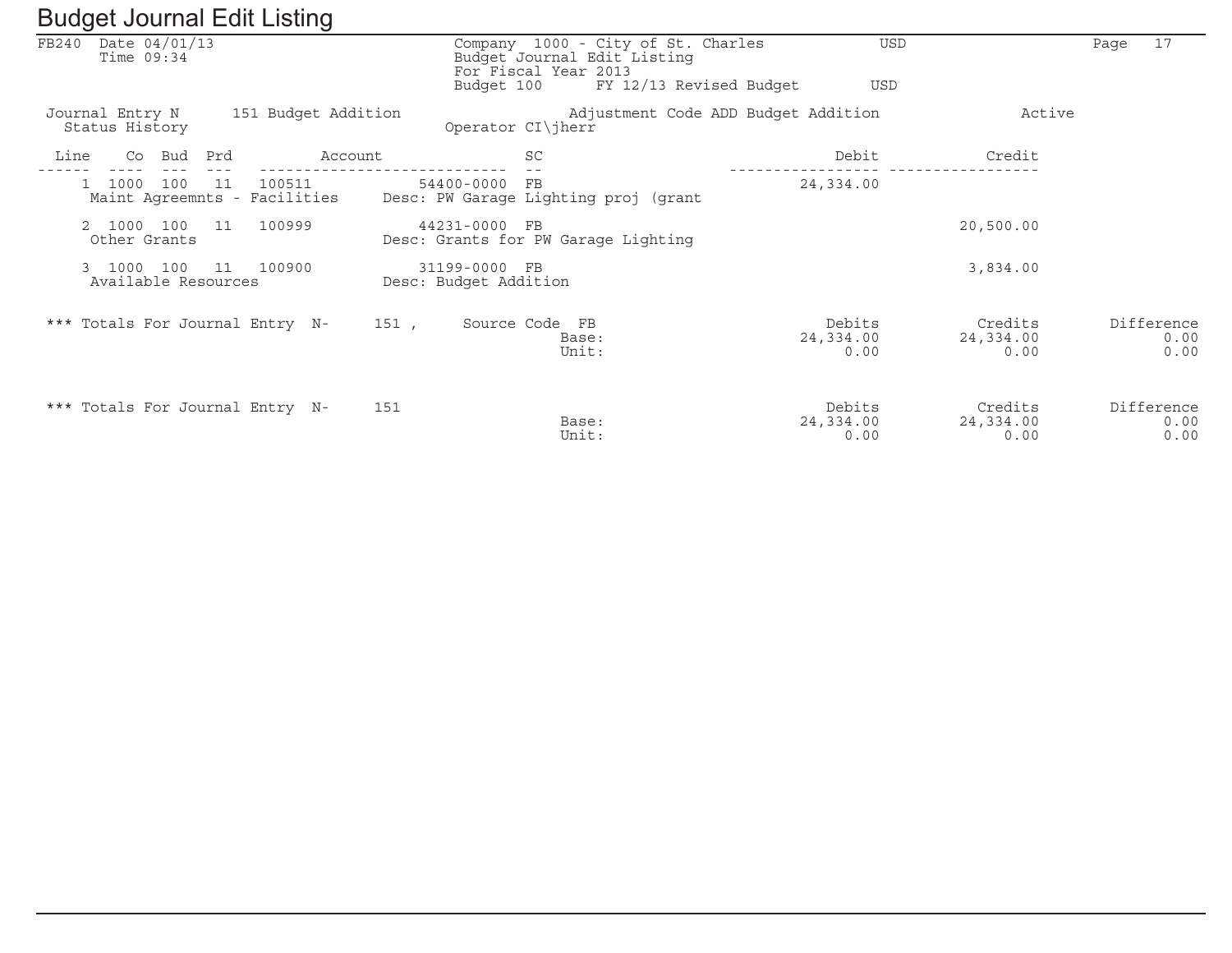|                                        | ັ                                              |               |                                                                                                                      |                             |                              |                            |
|----------------------------------------|------------------------------------------------|---------------|----------------------------------------------------------------------------------------------------------------------|-----------------------------|------------------------------|----------------------------|
| Date 04/01/13<br>FB240<br>Time $09:34$ |                                                | Budget 100    | Company 1000 - City of St. Charles<br>Budget Journal Edit Listing<br>For Fiscal Year 2013<br>FY 12/13 Revised Budget | USD<br><b>USD</b>           |                              | 18<br>Page                 |
| Journal Entry N<br>Status History      | 152 Budget Transfers                           |               | Adjustment Code TRF Budget Transfer<br>Operator CI\jherr                                                             |                             | Active                       |                            |
| Co Bud<br>Line                         | Account<br>Prd                                 |               | <b>SC</b>                                                                                                            | Debit                       | Credit                       |                            |
| 1000 100<br>Telephone Service          | 100210<br>11                                   | 54000-0000 FB | Desc: Replamnt of Cisco phone                                                                                        |                             | 195.00                       |                            |
| 2 1000 100                             | 11<br>100210<br>Small Tools and Equipment      | 52310-0000 FB | Desc: Replamnt of Cisco phone                                                                                        | 195.00                      |                              |                            |
| 3 1000 100                             | 100511<br>11<br>Repair & Maint - Parking Decks | 54457-0000 FB | Desc: Sprinkler system repair @PWGar                                                                                 |                             | 10,000.00                    |                            |
| 4 1000<br>100                          | 11<br>100511<br>Repair & Maint - Facilities    | 54450-0000 FB | Desc: Sprinkler system repair @PWGar                                                                                 | 10,000.00                   |                              |                            |
| *** Totals For Journal Entry N-        |                                                | 152.          | Source Code FB<br>Base:<br>Unit:                                                                                     | Debits<br>10,195.00<br>0.00 | Credits<br>10,195.00<br>0.00 | Difference<br>0.00<br>0.00 |
| *** Totals For Journal Entry N-        |                                                | 152           | Base:<br>Unit:                                                                                                       | Debits<br>10,195.00<br>0.00 | Credits<br>10,195.00<br>0.00 | Difference<br>0.00<br>0.00 |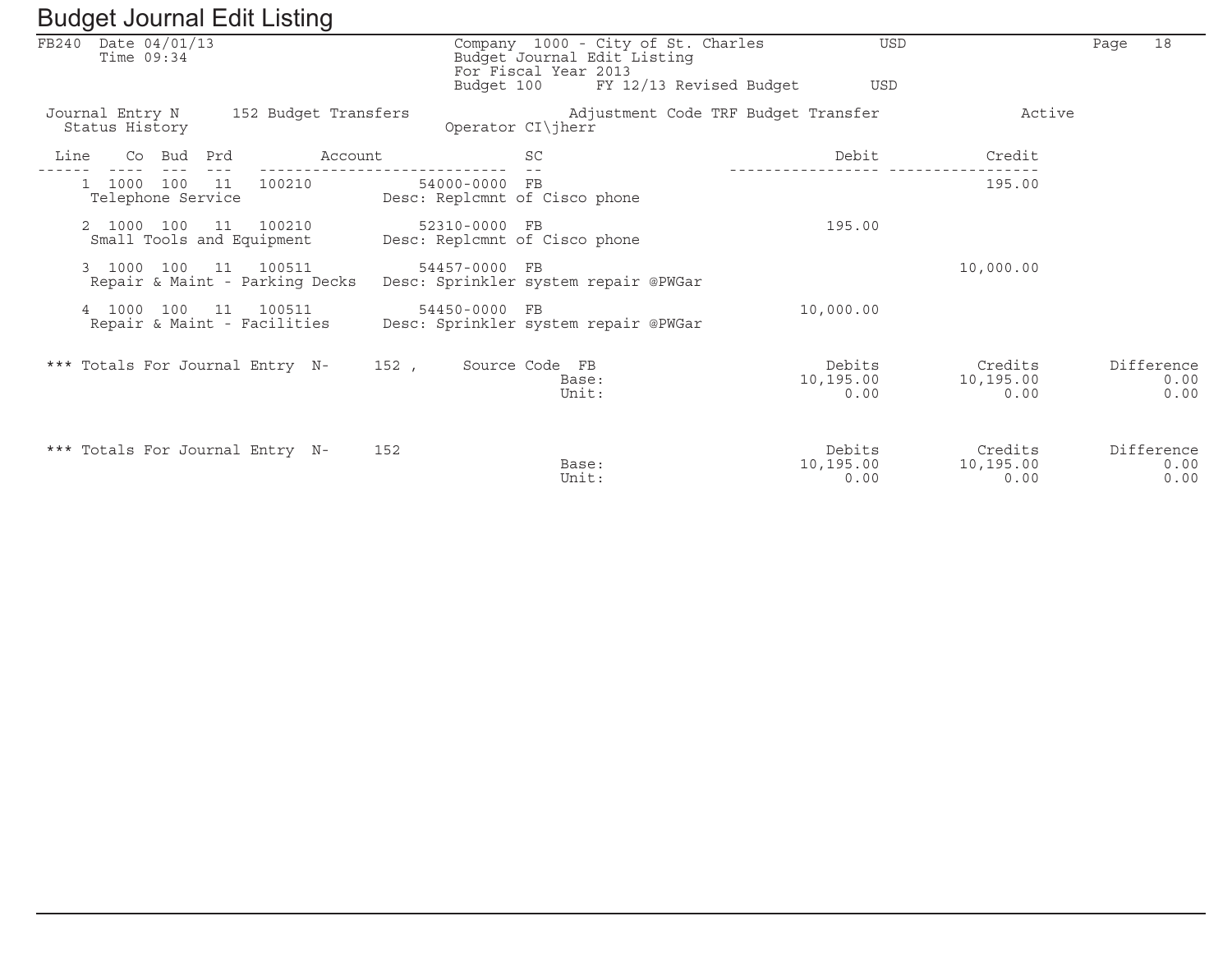|      |                                   |            | Daugot boarnar Luit Libting                        |                                     |                                               |                                                                                              |                            |                             |      |                            |
|------|-----------------------------------|------------|----------------------------------------------------|-------------------------------------|-----------------------------------------------|----------------------------------------------------------------------------------------------|----------------------------|-----------------------------|------|----------------------------|
|      | FB240 Date 04/01/13<br>Time 09:34 |            |                                                    |                                     | For Fiscal Year 2013<br>Budget 100            | Company 1000 - City of St. Charles<br>Budget Journal Edit Listing<br>FY 12/13 Revised Budget | USD<br><b>USD</b>          |                             | Page | 19                         |
|      | Status History                    |            |                                                    | Journal Entry N 153 Budget Transfer | Operator CI\jherr                             | Adjustment Code TRF Budget Transfer                                                          |                            | Active                      |      |                            |
| Line |                                   | Co Bud Prd |                                                    | Account                             | <b>SC</b>                                     |                                                                                              | Debit                      | Credit                      |      |                            |
|      | 1 1000 100 11<br>General Legal    |            | 100600                                             |                                     | 54110-0000 FB                                 | Desc: Trsf legal frm Planning to BCE                                                         |                            | 5,000.00                    |      |                            |
|      | General Legal                     |            | 2 1000 100 11 100603                               |                                     | 54110-0000 FB                                 | Desc: Trsf legal frm Planning to BCE                                                         | 5,000.00                   |                             |      |                            |
|      | General Legal                     |            | 3 1000 100 11 100220                               |                                     | 54110-0000 FB<br>Desc: For A/P Checks         |                                                                                              |                            | 1,631.00                    |      |                            |
|      | 4 1000 100                        |            | 11 100220<br>Computer Related Supplies             |                                     | 52001-0000 FB<br>Desc: For A/P Checks         |                                                                                              | 1,631.00                   |                             |      |                            |
|      |                                   |            | 5 1000 100 11 100200<br>Repair & Maint - Computers |                                     | 54453-0000 FB<br>Desc: Purchase of new phones |                                                                                              |                            | 2,400.00                    |      |                            |
|      | Computer Equipment                |            | 6 1000 100 11 100200                               |                                     | 56004-0000 FB<br>Desc: Purchase of new phones |                                                                                              | 2,400.00                   |                             |      |                            |
|      |                                   |            | *** Totals For Journal Entry N-                    | 153 ,                               | Source Code FB                                | Base:<br>Unit:                                                                               | Debits<br>9,031.00<br>0.00 | Credits<br>9,031.00<br>0.00 |      | Difference<br>0.00<br>0.00 |
|      |                                   |            | *** Totals For Journal Entry N-                    | 153                                 |                                               | Base:<br>Unit:                                                                               | Debits<br>9,031.00<br>0.00 | Credits<br>9,031.00<br>0.00 |      | Difference<br>0.00<br>0.00 |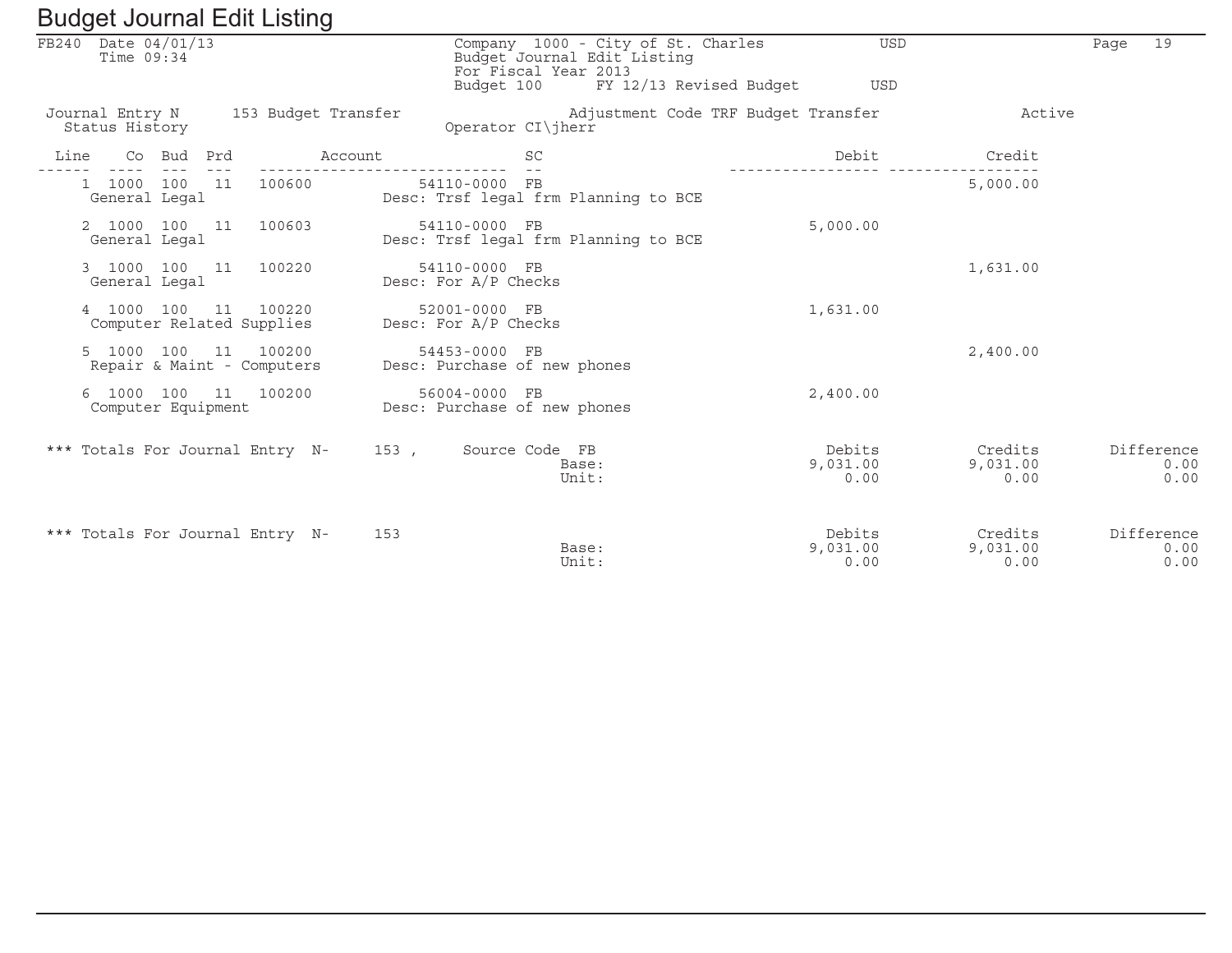| ັ                                 |                                 |                                 | ັ                    |            |                                                     |                                    |                                      |                               |                            |
|-----------------------------------|---------------------------------|---------------------------------|----------------------|------------|-----------------------------------------------------|------------------------------------|--------------------------------------|-------------------------------|----------------------------|
| FB240                             | Date $04/01/13$<br>Time $09:34$ |                                 |                      |            | Budget Journal Edit Listing<br>For Fiscal Year 2013 | Company 1000 - City of St. Charles | <b>USD</b>                           |                               | 20<br>Page                 |
|                                   |                                 |                                 |                      | Budget 100 |                                                     | FY 12/13 Revised Budget            | <b>USD</b>                           |                               |                            |
| Journal Entry N<br>Status History |                                 |                                 | 154 Budget Reduction |            | Operator CI\jherr                                   |                                    | Adjustment Code RED Budget Reduction | Active                        |                            |
| Line                              | Bud<br>Co                       | Prd                             | Account              |            | <b>SC</b>                                           |                                    | Debit                                | Credit                        |                            |
| 1000                              | 100<br>Other Capital            | 11<br>513400                    |                      | 56099-0000 | FB<br>Desc: Funds not needed for CP4001             |                                    |                                      | 168,983.00                    |                            |
| 1000                              | 100<br>Available Resources      | 513900<br>- 11                  |                      | 31199-0000 | $_{\rm FB}$<br>Desc: Funds not needed for CP4001    |                                    | 168,983.00                           |                               |                            |
|                                   |                                 | *** Totals For Journal Entry N- | 154 ,                |            | Source Code FB<br>Base:<br>Unit:                    |                                    | Debits<br>168,983.00<br>0.00         | Credits<br>168,983.00<br>0.00 | Difference<br>0.00<br>0.00 |
|                                   |                                 | *** Totals For Journal Entry N- | 154                  |            | Base:<br>Unit:                                      |                                    | Debits<br>168,983.00<br>0.00         | Credits<br>168,983.00<br>0.00 | Difference<br>0.00<br>0.00 |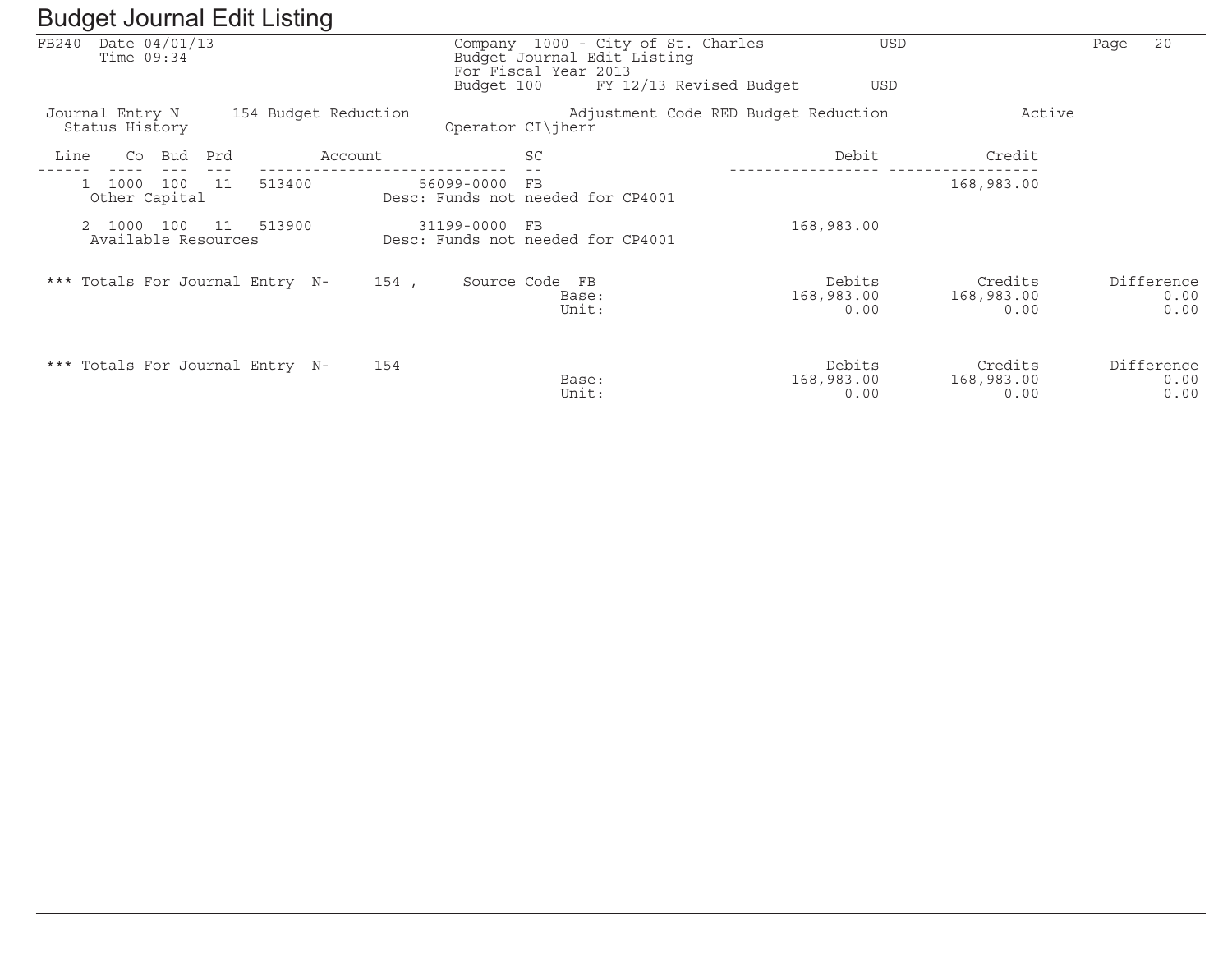| Baagot boarnar Eant Elbarry<br>FB240 Date 04/01/13                                            | Company 1000 - City of St. Charles                                                            | USD                                 |           | 21<br>Page |  |
|-----------------------------------------------------------------------------------------------|-----------------------------------------------------------------------------------------------|-------------------------------------|-----------|------------|--|
| Time $09:34$                                                                                  | Budget Journal Edit Listing<br>For Fiscal Year 2013<br>Budget 100 FY 12/13 Revised Budget USD |                                     |           |            |  |
| Journal Entry N 155 Budget Transfers<br>Status History                                        | Operator CI\jherr                                                                             | Adjustment Code TRF Budget Transfer | Active    |            |  |
|                                                                                               |                                                                                               | Debit                               | Credit    |            |  |
| 1 1000 100 11 100200 51402-0000 FB<br>Meals-Travel & Training Desc: For CallManager upgrade   |                                                                                               |                                     | 550.00    |            |  |
| 2 1000 100 11 100200 52001-0000 FB<br>Computer Related Supplies Desc: For CallManager upgrade |                                                                                               |                                     | 3,500.00  |            |  |
| 3 1000 100 11 100200<br>Maint Agreemnts - Computer Equip Desc: For CallManager upgrade        | 54403-0000 FB                                                                                 | 4,050.00                            |           |            |  |
| 4 1000 100 11 100200<br>Lodging                                                               | 51401-0000 FB<br>Desc: For CallManager upgrade                                                |                                     | 2,325.00  |            |  |
| 5 1000 100 11 100200<br>Uniforms                                                              | 51600-0000 FB<br>blbuu-uuuu<br>Desc: For CallManager upgrade                                  |                                     | 300.00    |            |  |
| 6 1000 100 11 100200 51400-0000 FB<br>Transportation Expense Desc: For CallManager upgrade    |                                                                                               |                                     | 3,675.00  |            |  |
| 7 1000 100 11 100200 52002-0000 FB<br>Books and Subscriptions Desc: For CallManager upgrade   |                                                                                               |                                     | 300.00    |            |  |
| 8 1000 100 11 100200<br>Refreshment Supplies Desc: For CallManager upgrade                    | 52100-0000 FB                                                                                 |                                     | 500.00    |            |  |
| 9 1000 100 11 100200<br>Pager Service                                                         | 54002-0000 FB<br>54002-0000 FD<br>Desc: For CallManager upgrade                               |                                     | 230.00    |            |  |
| 10 1000 100 11 100200                                                                         | 54251-0000 FB<br>Software Maintenance Agreement  Desc: For CallManager upgrade                |                                     | 18,500.00 |            |  |
| 11 1000 100 11 100200<br>Computer Equipment                                                   | 56004-0000 FB<br>Desc: For CallManager upgrade                                                | 25,830.00                           |           |            |  |
| 12 1000 100 11 100200<br>Registration and Fees Desc: For CallManager upgrade                  | 51300-0000 FB                                                                                 |                                     | 9,380.00  |            |  |
|                                                                                               |                                                                                               |                                     | 350.00    |            |  |
| 14 1000 100 11<br>100200<br>Community Website                                                 | 54252-0000 FB<br>Desc: For CallManager upgrade                                                |                                     | 3,000.00  |            |  |
| 100200<br>15 1000 100 11<br>Hosted and Hosting Services                                       | 54254-0000 FB<br>Desc: For CallManager upgrade                                                |                                     | 770.00    |            |  |
| 16 1000 100 11<br>100200<br>Computer Equipment                                                | 56004-0000 FB<br>Desc: For CallManager upgrade                                                | 13,500.00                           |           |            |  |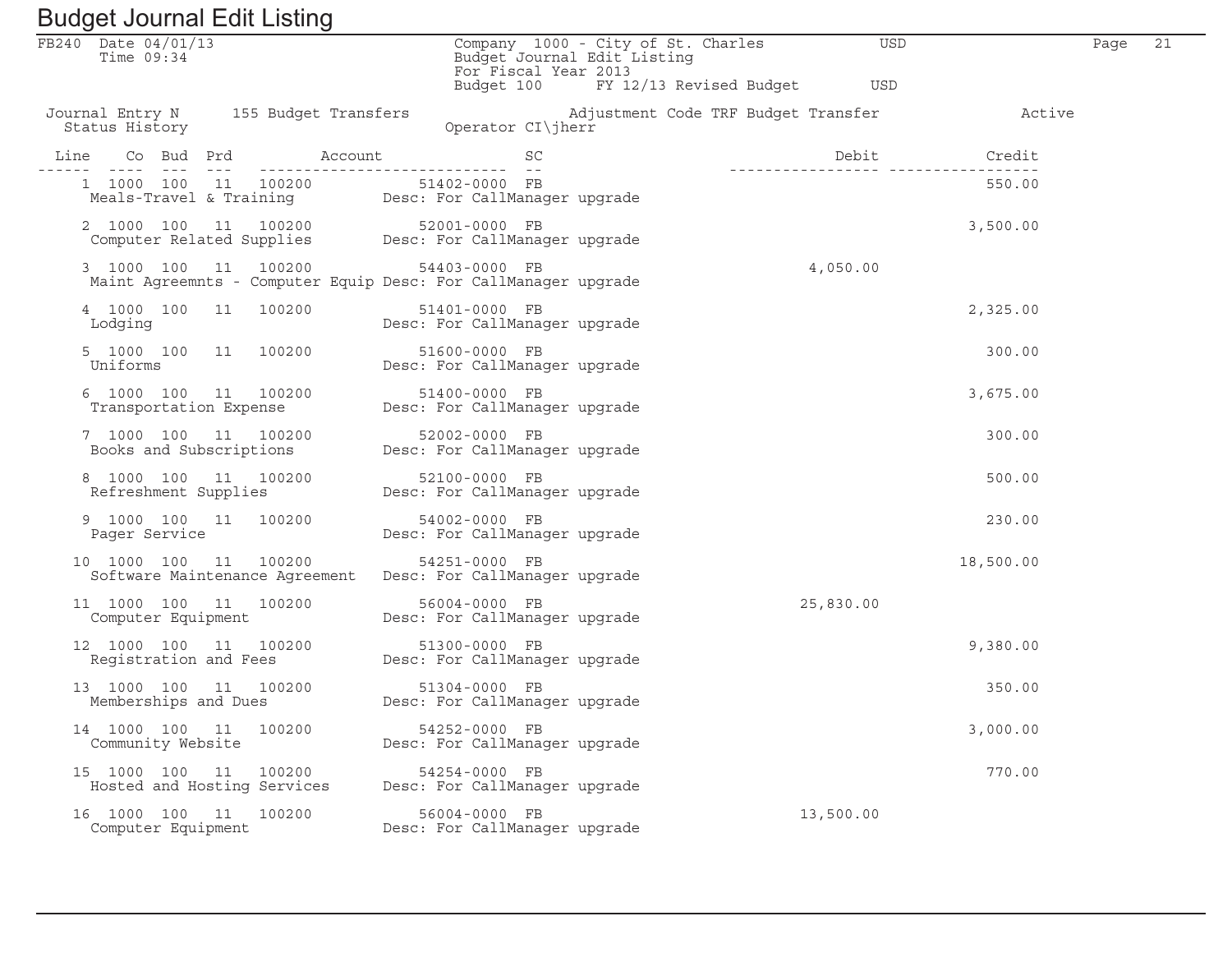#### Budget Journal Edit ListingFB240 Date 04/01/13 Company 1000 - City of St. Charles USD Page 22 Time 09:34 Budget Journal Edit ListingFor Fiscal Year 2013<br>Budget 100 FY 12 Budget 100 FY 12/13 Revised Budget USD\*\*\* Totals For Journal Entry N- 155, Source Code FB 1999 (Debits Credits Difference 1999)<br>0.00 0.00 13,380.00 0.00 Base: 13,380.00 13,380.00 13,380.00 0.00 Base: 43,380.00 43,380.00 0.00Unit: 0.00 0.00 0.00

| *** Totals For Journal Entry N- | 155 |       | Debits    | Credits   | Difference |
|---------------------------------|-----|-------|-----------|-----------|------------|
|                                 |     | Base: | 43,380.00 | 43,380.00 | 0.00       |
|                                 |     | Unit: | 0.00      | 0.00      | 0.00       |

 $0.00$ 

 $0.00$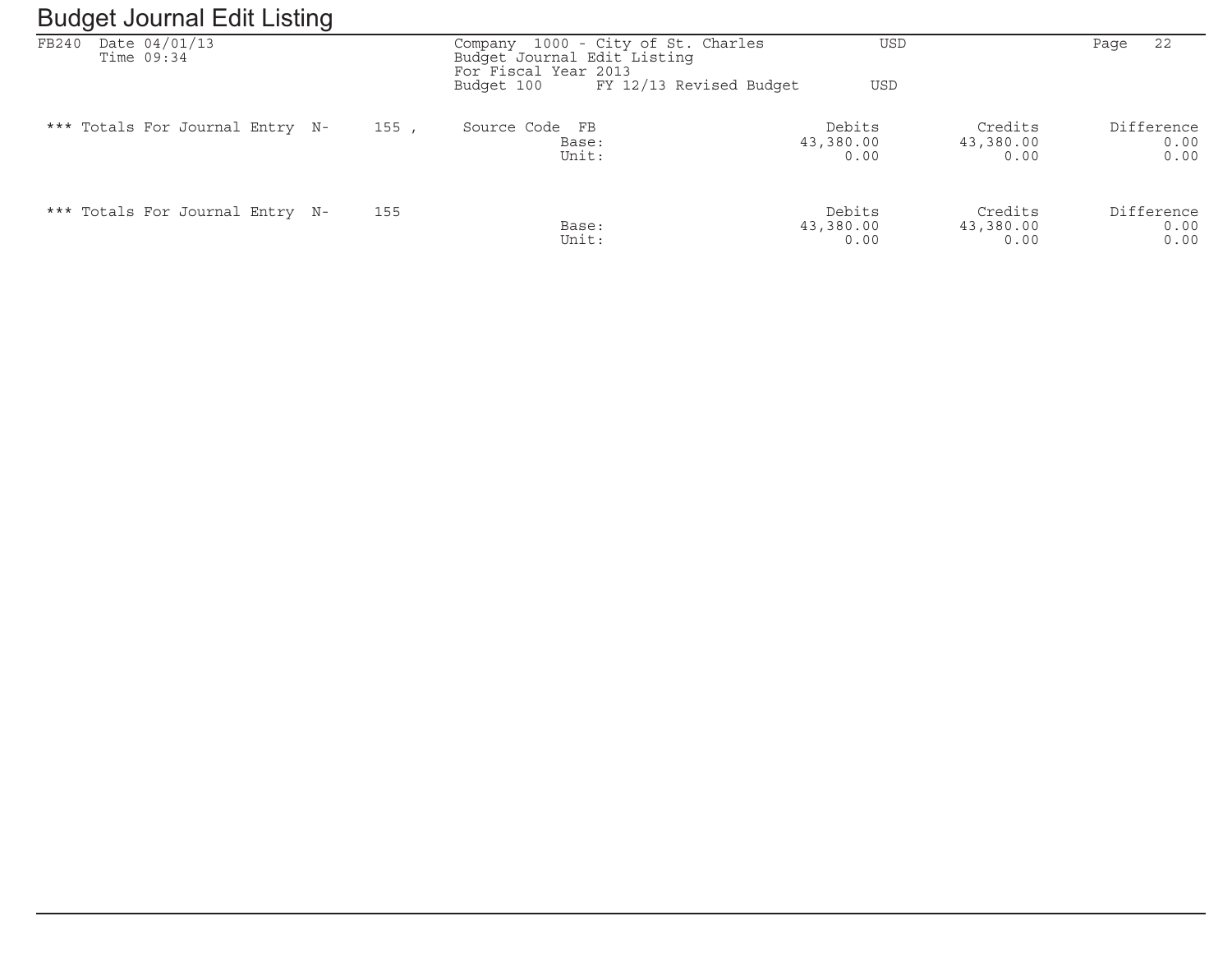|       | ັ                                      | ັ                                            |            |                                                                                           |                                       |                             |                            |
|-------|----------------------------------------|----------------------------------------------|------------|-------------------------------------------------------------------------------------------|---------------------------------------|-----------------------------|----------------------------|
| FB240 | Date 04/01/13<br>Time $09:34$          |                                              |            | Company 1000 - City of St. Charles<br>Budget Journal Edit Listing<br>For Fiscal Year 2013 | USD                                   |                             | 23<br>Page                 |
|       |                                        |                                              |            | Budget 100                                                                                | FY 12/13 Revised Budget<br><b>USD</b> |                             |                            |
|       | Journal Entry N<br>Status History      | 156 Budget Transfer                          |            | Operator CI\jherr                                                                         | Adjustment Code TRF Budget Transfer   | Active                      |                            |
| Line  | Bud<br>Co                              | Prd                                          | Account    | SC                                                                                        | Debit                                 | Credit                      |                            |
|       | 1000<br>100<br>Machinery and Equipment | 100401<br>11                                 | 56002-0000 | FB<br>Desc: For station furniture account                                                 |                                       | 4,800.00                    |                            |
|       | 2 1000<br>100                          | 100401<br>11<br>Office Furnishings and Equip |            | 56003-0000 FB<br>Desc: For station furniture account                                      | 4,800.00                              |                             |                            |
|       |                                        | *** Totals For Journal Entry N-              | 156,       | Source Code FB<br>Base:<br>Unit:                                                          | Debits<br>4,800.00<br>0.00            | Credits<br>4,800.00<br>0.00 | Difference<br>0.00<br>0.00 |
|       |                                        | *** Totals For Journal Entry N-              | 156        | Base:<br>Unit:                                                                            | Debits<br>4,800.00<br>0.00            | Credits<br>4,800.00<br>0.00 | Difference<br>0.00<br>0.00 |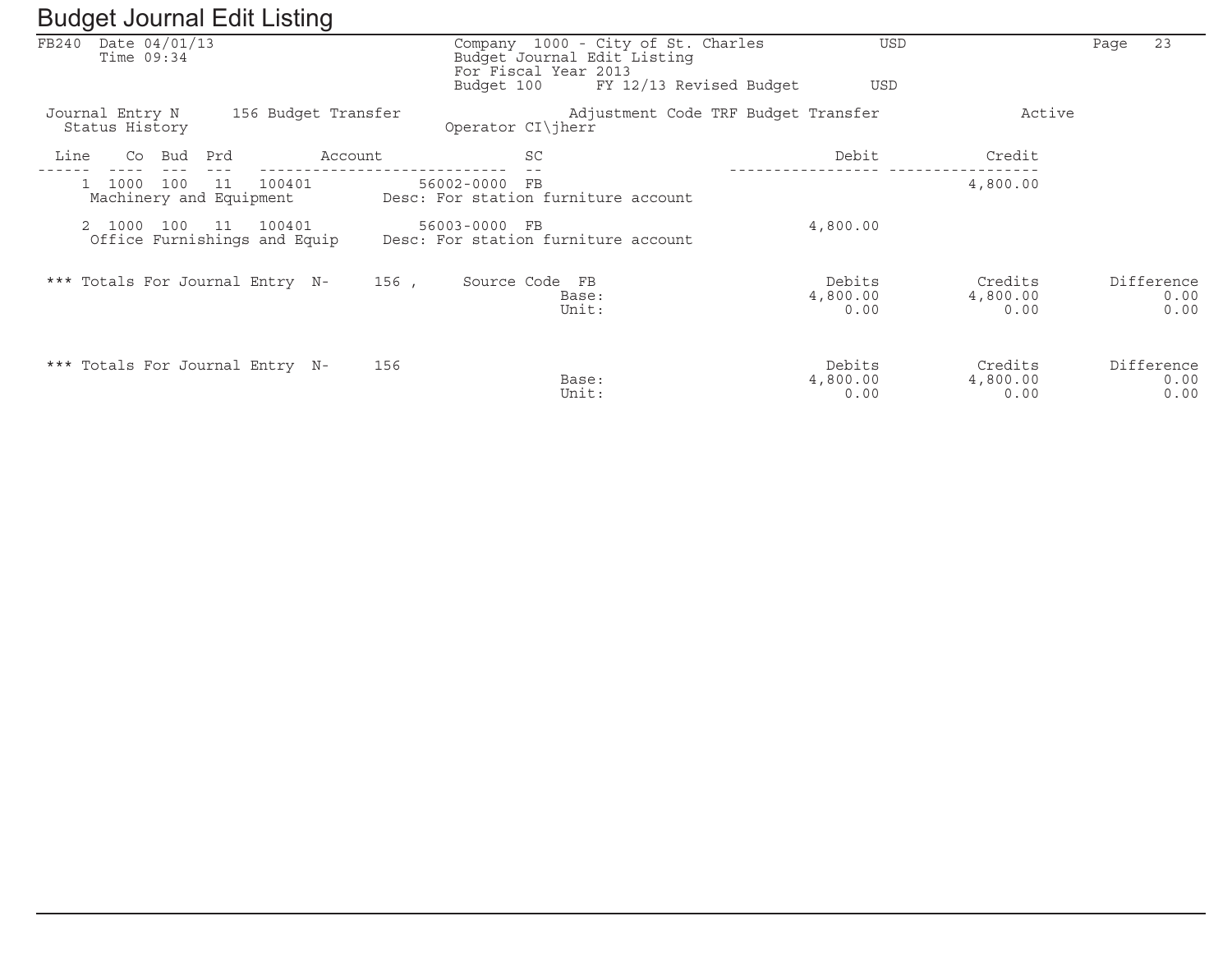| FB240 Date 04/01/13<br>Time $09:34$                   | Budget 100                                    | Company 1000 - City of St. Charles<br>Budget Journal Edit Listing<br>For Fiscal Year 2013<br>FY 12/13 Revised Budget | <b>USD</b><br><b>USD</b>       |                                 | 24<br>Page                 |
|-------------------------------------------------------|-----------------------------------------------|----------------------------------------------------------------------------------------------------------------------|--------------------------------|---------------------------------|----------------------------|
| Journal Entry N 157 Budget Addition<br>Status History |                                               | Adjustment Code ADD Budget Addition<br>Operator CI\jherr                                                             |                                | Active                          |                            |
| Line<br>Co Bud Prd                                    | Account                                       | <b>SC</b>                                                                                                            | Debit                          | Credit                          |                            |
| 1 1000 100 11<br>803500<br>General Legal              | 54110-0000 FB<br>Desc: Legal for DeFalco case |                                                                                                                      | 2,251.00                       |                                 |                            |
| 2 1000 100 11 803900<br>Available Resources           | 31199-0000 FB<br>Desc: Legal for DeFalco case |                                                                                                                      |                                | 2,251.00                        |                            |
| *** Totals For Journal Entry N- 157, Source Code FB   |                                               | Base:<br>Unit:                                                                                                       | Debits<br>2,251.00<br>0.00     | Credits<br>2,251.00<br>0.00     | Difference<br>0.00<br>0.00 |
| *** Totals For Journal Entry N-                       | 157                                           | Base:<br>Unit:                                                                                                       | Debits<br>2,251.00<br>0.00     | Credits<br>2,251.00<br>0.00     | Difference<br>0.00<br>0.00 |
| *** Totals For Company                                | 1000                                          | Base:<br>Unit:                                                                                                       | Debits<br>2,521,482.00<br>0.00 | Credits<br>2,521,482.00<br>0.00 | Difference<br>0.00<br>0.00 |
| *** Totals For Report                                 |                                               | Base:<br>Unit:                                                                                                       | Debits<br>2,521,482.00<br>0.00 | Credits<br>2,521,482.00<br>0.00 | Difference<br>0.00<br>0.00 |